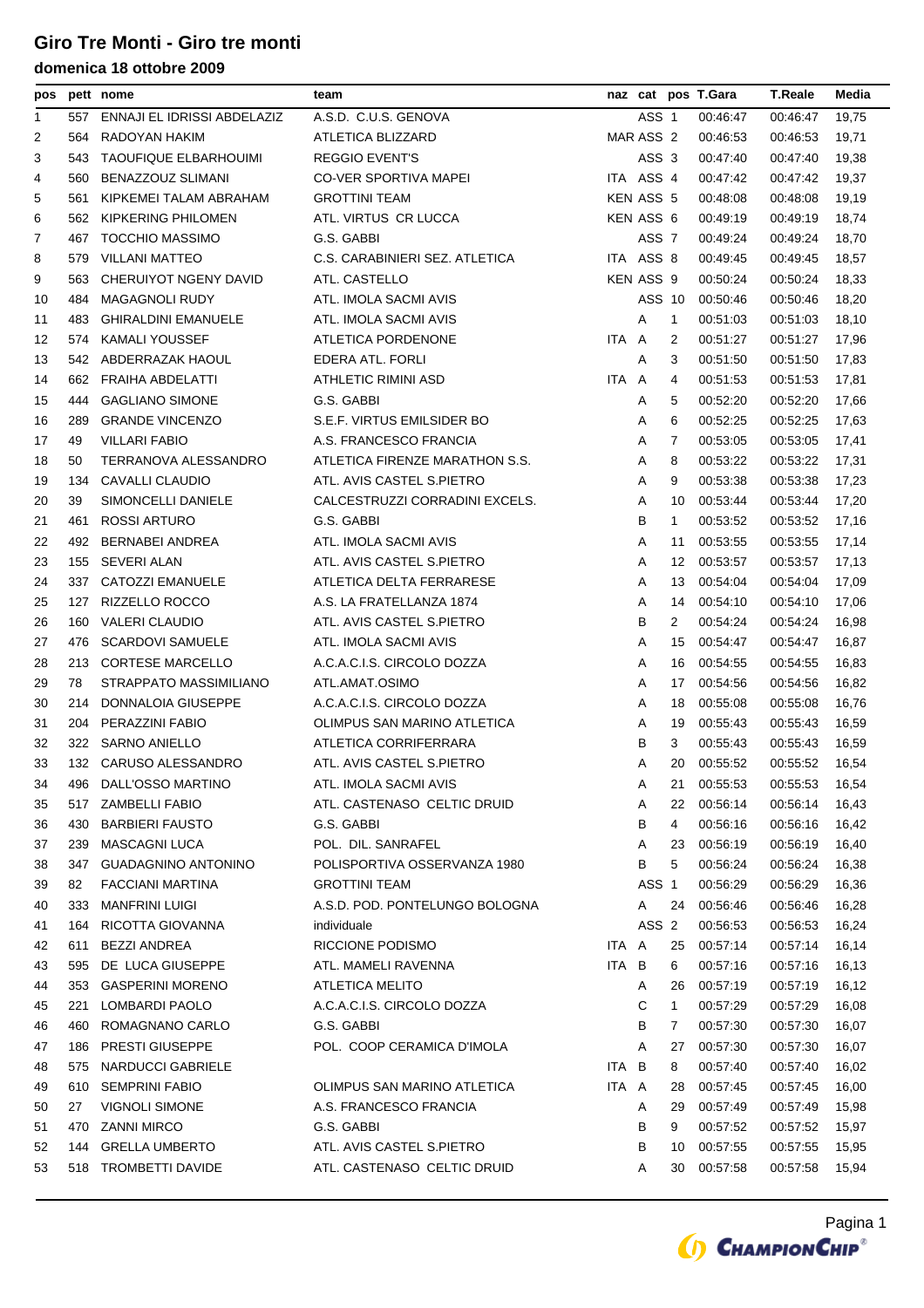| pos |     | pett nome                 | team                                |       | naz cat |    | pos T.Gara  | <b>T.Reale</b> | Media |
|-----|-----|---------------------------|-------------------------------------|-------|---------|----|-------------|----------------|-------|
| 54  | 596 | <b>DOMINICI GIANLUCA</b>  | ATL. MAMELI RAVENNA                 | ITA B |         | 11 | 00:57:58    | 00:57:58       | 15,94 |
| 55  | 490 | DOTTORI DANIELE           | ATL. IMOLA SACMI AVIS               |       | в       | 12 | 00:58:00    | 00:58:00       | 15,93 |
| 56  | 436 | <b>CALABRESE GIUSEPPE</b> | G.S. GABBI                          |       | Α       | 31 | 00:58:02    | 00:58:02       | 15,92 |
| 57  | 304 | DEL ROSSO STEFANO         | ATLETICA 85 FAENZA                  |       | Α       | 32 | 00:58:04    | 00:58:04       | 15,91 |
| 58  | 535 | BRUNETTI ALESSANDRO       | A.S.D. LA LUMEGA                    |       | Α       | 33 | 00:58:06    | 00:58:06       | 15,90 |
| 59  | 477 | LANDI GIACOMO             | ATL. IMOLA SACMI AVIS               |       | Α       | 34 | 00:58:16    | 00:58:16       | 15,86 |
| 60  | 555 | DI NOIA ERNESTO           | <b>CIRCOLO GHINELLI</b>             |       | Α       | 35 | 00:58:25    | 00:58:25       | 15,82 |
| 61  | 453 | NANU ANA                  | G.S. GABBI                          |       | ASS 3   |    | 00:58:30    | 00:58:30       | 15,79 |
| 62  | 55  | <b>CECCARELLI GIORGIO</b> | POD. CAVA VETRERIA BONDI            |       | В       | 13 | 00:58:31    | 00:58:31       | 15,79 |
| 63  | 25  | LUCIANI DOMENICO          | ATLETICA FERRARA                    |       | Α       | 36 | 00:58:37    | 00:58:37       | 15,76 |
| 64  | 150 | MONTERUCCIOLI FLAVIO      | ATL. AVIS CASTEL S.PIETRO           |       | Α       | 37 | 00:58:40    | 00:58:40       | 15,75 |
| 65  | 23  | LANCELLOTTI FABRIZIO      | G.S. DRAGO                          |       | Α       | 38 | 00:58:41    | 00:58:41       | 15,75 |
| 66  |     | 210 FERENDELES ROBERTO    | A.C.A.C.I.S. CIRCOLO DOZZA          |       | С       | 2  | 00:58:42    | 00:58:42       | 15,74 |
| 67  | 305 | <b>GORINI GIUSEPPE</b>    | ATLETICA 85 FAENZA                  |       | B       | 14 | 00:58:45    | 00:58:45       | 15,73 |
| 68  | 551 | CAMPANA MATTEO            | A.S. LA FRATELLANZA 1874            |       | Α       | 39 | 00:58:52    | 00:58:52       | 15,70 |
| 69  | 651 | <b>FOSCA LORENZO</b>      | ATLETICA SIDERMEC - VITALI          | ITA.  | B       | 15 | 00:59:06    | 00:59:06       | 15,64 |
| 70  | 323 | <b>CILLANI RAUL</b>       | ATLETICA CORRIFERRARA               |       | C       | 3  | 00:59:11    | 00:59:11       | 15,61 |
| 71  | 600 | CASTELLI GIORDANO         | A.S. LA FRATELLANZA 1874            | ITA B |         | 16 | 00:59:12    | 00:59:12       | 15,61 |
| 72  | 428 | <b>ABATI ROBERTO</b>      | G.S. GABBI                          |       | В       | 17 | 00:59:14    | 00:59:14       | 15,60 |
| 73  |     | 254 TORTORA GIOVANNI      | POL. DIL. SANRAFEL                  |       | B       | 18 | 00:59:15    | 00:59:15       | 15,59 |
| 74  |     | 352 STEFANELLI LUCA       | <b>ATLETICA MELITO</b>              |       | Α       | 40 | 00:59:17    | 00:59:17       | 15,59 |
| 75  | 559 | CAPITOLO GENNARO          | A.C.A.C.I.S. CIRCOLO DOZZA          | ITA A |         | 41 | 00:59:19    | 00:59:19       | 15,58 |
| 76  | 40  | CALIGNANO ANTONIO         | ASD SPORT RUNNING PORTOSELVAGGIO    |       | Α       | 42 | 00:59:20    | 00:59:20       | 15,57 |
| 77  | 644 | DI GIORGIO ANDREA         | SURFING SHOP SPORT PROMOTION A.S.D. | ITA B |         | 19 | 00:59:22    | 00:59:22       | 15,56 |
| 78  | 12  | <b>COVONE DAVIDE</b>      | POL. AVIS IMOLA                     |       | Α       | 43 | 00:59:29    | 00:59:29       | 15,53 |
| 79  | 185 | <b>BECCA GIACOMO</b>      | POL. COOP CERAMICA D'IMOLA          |       | Α       | 44 | 00:59:33    | 00:59:33       | 15,51 |
| 80  | 208 | FERGNANI MAURIZIO         | POL. ZOLA SEZ. ATLETICA             |       | В       | 20 | 00:59:38    | 00:59:38       | 15,50 |
| 81  | 129 | <b>BACCHILEGA ORLANDO</b> | ATL. AVIS CASTEL S.PIETRO           |       | В       | 21 | 00:59:40    | 00:59:40       | 15,49 |
| 82  | 446 | <b>GUICCIARDI MICHELE</b> | G.S. GABBI                          |       | В       | 22 | 00 59:43    | 00:59:43       | 15,47 |
| 83  | 654 | POLLINI MAURIZIO          | ATLETICA SIDERMEC - VITALI          | ITA B |         | 23 | 00:59:48    | 00:59:48       | 15,45 |
| 84  | 497 | VISANI PIER LUIGI         | ATL. IMOLA SACMI AVIS               |       | Α       | 45 | 00:59:52    | 00:59:52       | 15,43 |
| 85  | 91  | <b>SIGNORINI EDY</b>      | ATL. MAMELI RAVENNA                 |       | Α       | 46 | 00:59:54    | 00:59:54       | 15,43 |
| 86  |     | 437 CARDIA GAETANO        | G.S. GABBI                          |       | В       |    | 24 00:59:58 | 00:59:58       | 15,41 |
| 87  | 545 | <b>LUPPI MAURO</b>        | SOCIETA' VICTORIA                   |       | Α       | 47 | 01:00:03    | 01:00:03       | 15,39 |
| 88  | 368 | <b>BARTOLI ANDREA</b>     | G.S. PASTA GRANAROLO                |       | В       | 25 | 01:00:04    | 01:00:04       | 15,38 |
| 89  | 205 | PERAZZINI GIANMICHELE     | OLIMPUS SAN MARINO ATLETICA         |       | В       | 26 | 01:00:06    | 01:00:06       | 15,37 |
| 90  | 172 | <b>CALORI SANDRO</b>      | ACQUADELA BOLOGNA                   |       | В       | 27 | 01:00:10    | 01:00:10       | 15,36 |
| 91  | 51  | ARMUZZI MATTIA            | POD. CAVA VETRERIA BONDI            |       | в       | 28 | 01:00:20    | 01:00:20       | 15,31 |
| 92  | 101 | POLI MARCO                | LOLLIAUTO ASD                       |       | в       | 29 | 01:00:22    | 01:00:22       | 15,31 |
| 93  | 294 | ALFIERI ROSA              | ATLETICA 85 FAENZA                  |       | ASS 4   |    | 01:00:27    | 01:00:27       | 15,29 |
| 94  | 438 | <b>CIRELLI LUIGI</b>      | G.S. GABBI                          |       | В       | 30 | 01:00:29    | 01:00:29       | 15,28 |
| 95  | 57  | <b>CECCHELLI EUGENIO</b>  | POD. CAVA VETRERIA BONDI            |       | Α       | 48 | 01:00:36    | 01:00:36       | 15,25 |
| 96  | 581 | LOCANE GIUSEPPE           |                                     | ITA B |         | 31 | 01:00:36    | 01:00:36       | 15,25 |
| 97  | 11  | <b>GANASSI MARCO</b>      | A.S.D. POD. PONTELUNGO BOLOGNA      |       | D       | 1  | 01:00:37    | 01:00:37       | 15,24 |
| 98  | 500 | LIPPI DENIS               | ATL. IMOLA SACMI AVIS               |       | Α       | 49 | 01:00:42    | 01:00:42       | 15,22 |
| 99  | 441 | DI BERT LIUDMILA          | G.S. GABBI                          |       | ASS 5   |    | 01:00:44    | 01:00:44       | 15,22 |
| 100 | 485 | <b>RIGHINI CLAVIO</b>     | ATL. IMOLA SACMI AVIS               |       | в       | 32 | 01:00:58    | 01:00:58       | 15,15 |
| 101 | 64  | <b>MARIOTTI CRISTIAN</b>  | ACQUADELA BOLOGNA                   |       | Α       | 50 | 01:01:00    | 01:01:00       | 15,15 |
| 102 | 207 | <b>CRIMALDI MAURO</b>     | ATL. MAMELI RAVENNA                 |       | в       | 33 | 01:01:04    | 01:01:04       | 15,13 |
| 103 | 191 | VASSELLI CARLO            | POL. COOP CERAMICA D'IMOLA          |       | в       | 34 | 01:01:06    | 01:01:06       | 15,12 |
| 104 | 105 | <b>TIRABASSI LUCIANO</b>  | LOLLIAUTO ASD                       |       | D       | 2  | 01:01:08    | 01:01:08       | 15,11 |
| 105 | 29  | <b>BIANCHETTO ANTONIO</b> | OLIMPIA NUOVA RUNNING POGGIO BERNI  |       | Α       | 51 | 01:01:11    | 01:01:11       | 15,10 |
| 106 |     | 480 ZUFFA LORENZO         | ATL. IMOLA SACMI AVIS               |       | Α       | 52 | 01:01:16    | 01:01:16       | 15,08 |

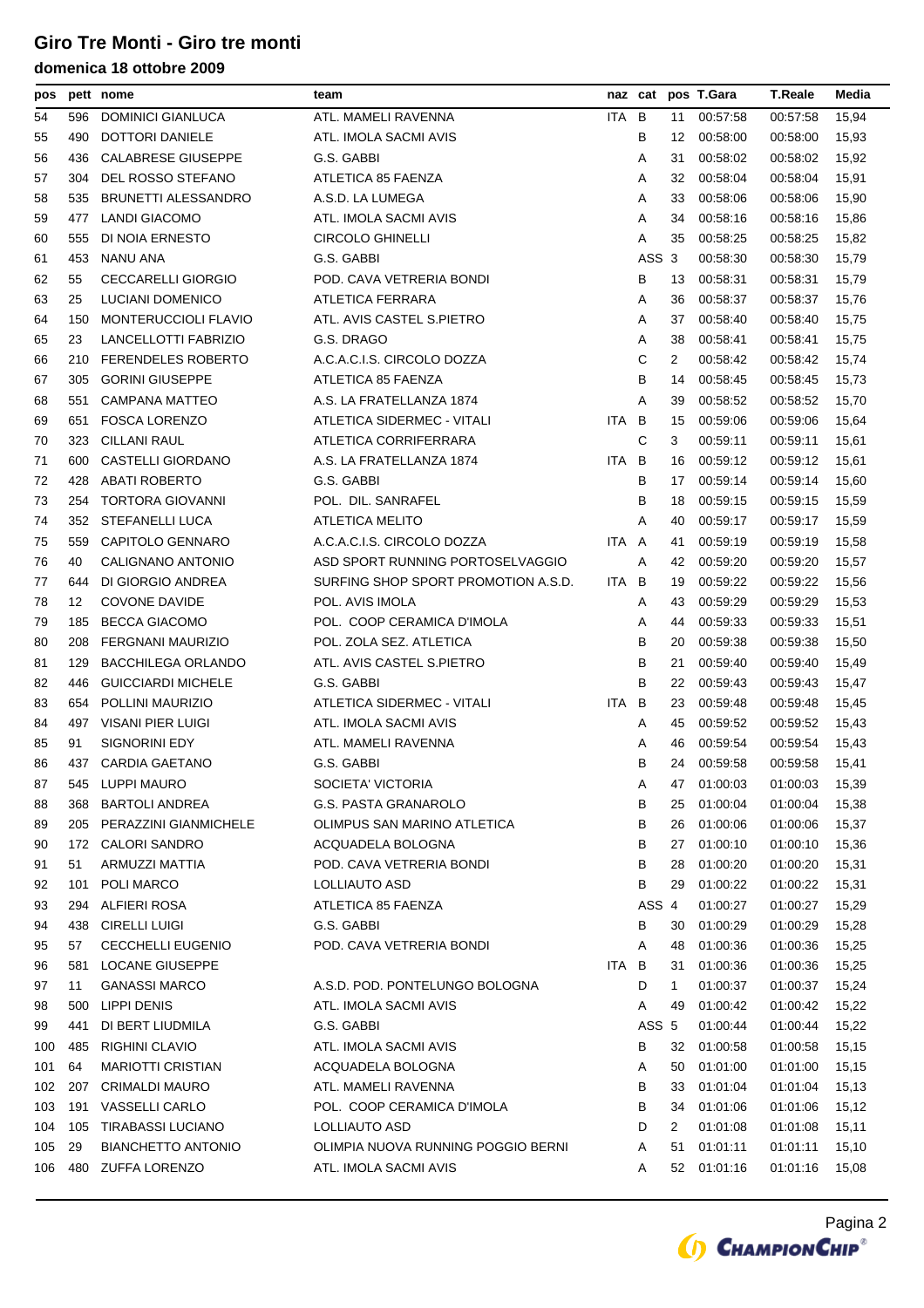| pos |     | pett nome                 | team                                    |       |     |             | naz cat pos T.Gara | <b>T.Reale</b> | Media |
|-----|-----|---------------------------|-----------------------------------------|-------|-----|-------------|--------------------|----------------|-------|
| 107 | 153 | <b>PUCCI MICHELE</b>      | ATL. AVIS CASTEL S.PIETRO               |       | Α   | 53          | 01:01:21           | 01:01:21       | 15,06 |
| 108 | 426 | <b>TOSI SANDRO</b>        | POL. ZOLA SEZ. ATLETICA                 |       | В   | 35          | 01:01:24           | 01:01:24       | 15,05 |
| 109 | 469 | VIGNOLI ANDREA            | G.S. GABBI                              |       | В   | 36          | 01:01:25           | 01:01:25       | 15,04 |
| 110 | 56  | CECCARELLI MAURIZIO       | POD. CAVA VETRERIA BONDI                |       | C   | 4           | 01:01:27           | 01:01:27       | 15,04 |
| 111 | 67  | <b>GARGIONI STEFANO</b>   | <b>GRUPPO PODISTICO INVICTA COPPARO</b> |       | B   | 37          | 01:01:29           | 01:01:29       | 15,03 |
| 112 | 623 | <b>MANCIN LUCA</b>        | <b>GR.PODISTICO AVIS TAGLIO DI PO</b>   | ITA.  | - B | 38          | 01:01:30           | 01:01:30       | 15,02 |
| 113 | 169 | POGGIALI ALFREDO          | G.P. AVIS FORLI                         |       | С   | 5           | 01:01:31           | 01:01:31       | 15,02 |
| 114 | 473 | <b>GADDONI PAOLO</b>      | ATL. IMOLA SACMI AVIS                   |       | В   | 39          | 01:01:32           | 01:01:32       | 15,02 |
| 115 | 156 | <b>SGUBBI SANZIO</b>      | ATL. AVIS CASTEL S.PIETRO               |       | B   | 40          | 01:01:43           | 01:01:43       | 14,97 |
| 116 | 629 | SAMPAOLI SARSINA          | <b>EASY RUNNER</b>                      | ITA C |     | 6           | 01:01:43           | 01:01:43       | 14,97 |
| 117 | 508 | VAMPO ANTONIO             | POLISPORTIVA CSI CASALECCHIO            |       | В   | 41          | 01:01:44           | 01:01:44       | 14,97 |
| 118 | 298 | DREI GILBERTO             | ATLETICA 85 FAENZA                      |       | С   | 7           | 01:01:54           | 01:01:54       | 14,93 |
| 119 | 88  | <b>MASTRILLI GIANLUCA</b> | ASS. CICLISTICA MASSESE                 | ITA A |     | 54          | 01:01:57           | 01:01:57       | 14,91 |
| 120 | 443 | <b>FREDA MONICA</b>       | G.S. GABBI                              |       | Ε   | $\mathbf 1$ | 01:01:58           | 01:01:58       | 14,91 |
| 121 | 301 | <b>FRATTINI ALBERTO</b>   | ATLETICA 85 FAENZA                      |       | В   | 42          | 01:02:00           | 01:02:00       | 14,90 |
| 122 | 253 | NANNETTI RENZO            | POL. DIL. SANRAFEL                      |       | C   | 8           | 01:02:02           | 01:02:02       | 14,90 |
| 123 | 475 | ROSSI RICCARDO            | ATL. IMOLA SACMI AVIS                   |       | Α   | 55          | 01:02:06           | 01:02:06       | 14,88 |
| 124 | 203 | AMARETTI ALBERTO          | A.S. 100 KM DEL PASSATORE               |       | Α   | 56          | 01:02:12           | 01:02:12       | 14,86 |
| 125 | 48  | LORENZONI MARIA           | ATL. CARPENEDOLO                        |       | F   | $\mathbf 1$ | 01:02:12           | 01:02:12       | 14,85 |
| 126 | 181 | <b>BRESSAN RENZO</b>      | <b>GR.PODISTICO AVIS TAGLIO DI PO</b>   |       | D   | 3           | 01:02:20           | 01:02:20       | 14,83 |
| 127 | 632 | <b>TERBONETTI MARIO</b>   | <b>G.S. PASTA GRANAROLO</b>             | ITA A |     | 57          | 01:02:22           | 01:02:22       | 14,81 |
| 128 | 224 | <b>TROVO' LUIGI</b>       | A.C.A.C.I.S. CIRCOLO DOZZA              |       | B   | 43          | 01:02:24           | 01:02:24       | 14,81 |
| 129 | 258 | PAMPINI ANDREA            | POL. DIL. SANRAFEL                      |       | Α   | 58          | 01:02:26           | 01:02:26       | 14,80 |
| 130 | 46  | <b>BORGHINI FAUSTA</b>    | G.P.A. SAN MARINO                       |       | Е   | 2           | 01:02:27           | 01:02:27       | 14,79 |
| 131 | 215 | ZANNI IVANO               | A.C.A.C.I.S. CIRCOLO DOZZA              |       | B   | 44          | 01:02:29           | 01:02:29       | 14,79 |
| 132 | 283 | PASQUALOTTO CRISTIAN      | POL. PORTA SARAGOZZA                    |       | Α   | 59          | 01:02:31           | 01:02:31       | 14,78 |
| 133 | 350 | <b>SALVI MATTEO</b>       | POLISPORTIVA OSSERVANZA 1980            |       | Α   | 60          | 01:02:32           | 01:02:32       | 14,78 |
| 134 | 539 | <b>GENTILINI DENIS</b>    | POD. AVIS CASTELBOLOGNESE               |       | Α   | 61          | 01:02:35           | 01:02:35       | 14,77 |
| 135 | 606 | ONOREVOLI MAURO           | ATL. MAMELI RAVENNA                     | ITA   | B   | 45          | 01:02:36           | 01:02:36       | 14,76 |
| 136 | 77  | <b>CESARI ELISA</b>       | ATL.AMAT.OSIMO                          |       | Е   | 3           | 01:02:39           | 01:02:39       | 14,75 |
| 137 | 636 | CALZONI MAURO             | <b>ADRENALINIKA</b>                     | ITA   | B   | 46          | 01:02:41           | 01:02:41       | 14,74 |
| 138 | 522 | <b>BUSSOLARI ALBERTO</b>  | <b>CIRCOLO GHINELLI</b>                 |       | Α   | 62          | 01:02:42           | 01:02:42       | 14,74 |
| 139 |     | 456 PATUELLI FRANCESCA    | G.S. GABBI                              |       | Е   | 4           | 01:02:45           | 01:02:45       | 14,73 |
| 140 | 60  | STORARI PAOLO             | GP BOMPANI GROUP ASD                    |       | В   | 47          | 01:02:47           | 01:02:47       | 14,72 |
| 141 | 168 | <b>BOMBARDI ALBERTO</b>   | G.P. AVIS FORLI                         |       | в   | 48          | 01:02:48           | 01:02:48       | 14,71 |
| 142 | 128 | ANDREOLI MARCO            | ATL. AVIS CASTEL S.PIETRO               |       | В   | 49          | 01:02:53           | 01:02:53       | 14,69 |
| 143 | 472 | <b>LANZONI LUCA</b>       | ATL. IMOLA SACMI AVIS                   |       | В   | 50          | 01:03:04           | 01:03:04       | 14,65 |
| 144 | 439 | <b>COCCHI RODOLFO</b>     | G.S. GABBI                              |       | С   | 9           | 01:03:08           | 01:03:08       | 14,63 |
| 145 | 507 | <b>TASCIONE CORRADO</b>   | POLISPORTIVA CSI CASALECCHIO            |       | С   | 10          | 01:03:10           | 01:03:10       | 14,63 |
| 146 | 418 | <b>GUIDI ALESSIO</b>      | <b>G.S. PASTA GRANAROLO</b>             |       | Α   | 63          | 01:03:16           | 01:03:16       | 14,61 |
| 147 | 609 | <b>CORAZZA SIMONE</b>     | QUADRILATERO                            | ITA   | A   | 64          | 01:03:21           | 01:03:21       | 14,59 |
| 148 |     | 102 ZAGNONI GIORGIO       | LOLLIAUTO ASD                           |       | С   | 11          | 01:03:22           | 01:03:22       | 14,58 |
| 149 | 653 | FENARA ALESSANDRO         | S.E.F. VIRTUS EMILSIDER BO              | ITA A |     | 65          | 01:03:25           | 01:03:25       | 14,57 |
| 150 | 381 | FORNASARI MASSIMO         | G.S. PASTA GRANAROLO                    |       | В   | 51          | 01:03:29           | 01:03:29       | 14,55 |
| 151 | 171 | <b>GIULIANI PIERLUIGI</b> | G.P. AVIS FORLI                         |       | С   | 12          | 01:03:32           | 01:03:32       | 14,54 |
| 152 | 486 | <b>GADDONI ANTONIO</b>    | ATL. IMOLA SACMI AVIS                   |       | В   | 52          | 01:03:34           | 01:03:34       | 14,54 |
| 153 | 31  | <b>BELLOFIORE CORRADO</b> | GRUPPO PODISTICO CERASOLO ASD           |       | В   | 53          | 01:03:34           | 01:03:34       | 14,53 |
| 154 | 309 | PAPOTTI CRISTIANO         | PERSICETANA PODISTICA                   |       | Α   | 66          | 01:03:36           | 01:03:36       | 14,53 |
| 155 | 676 | <b>MORETTI TIBERIO</b>    | <b>EASY RUNNER</b>                      | ITA   | C   | 13          | 01:03:38           | 01:03:38       | 14,52 |
| 156 | 165 | PANDOCCHI MAURO GIUSEPPE  | SACCENSE 2000                           |       | В   | 54          | 01:03:42           | 01:03:42       | 14,50 |
| 157 | 252 | NANNETTI ROBERTO          | POL. DIL. SANRAFEL                      |       | С   | 14          | 01:03:45           | 01:03:45       | 14,49 |
| 158 | 491 | <b>BUSCAROLI MARCO</b>    | ATL. IMOLA SACMI AVIS                   |       | Α   | 67          | 01:03:46           | 01:03:46       | 14,49 |
| 159 | 466 | TOCCHIO ALESSANDRO        | G.S. GABBI                              |       | A   | 68          | 01:03:54           | 01:03:54       | 14,46 |
|     |     |                           |                                         |       |     |             |                    |                |       |

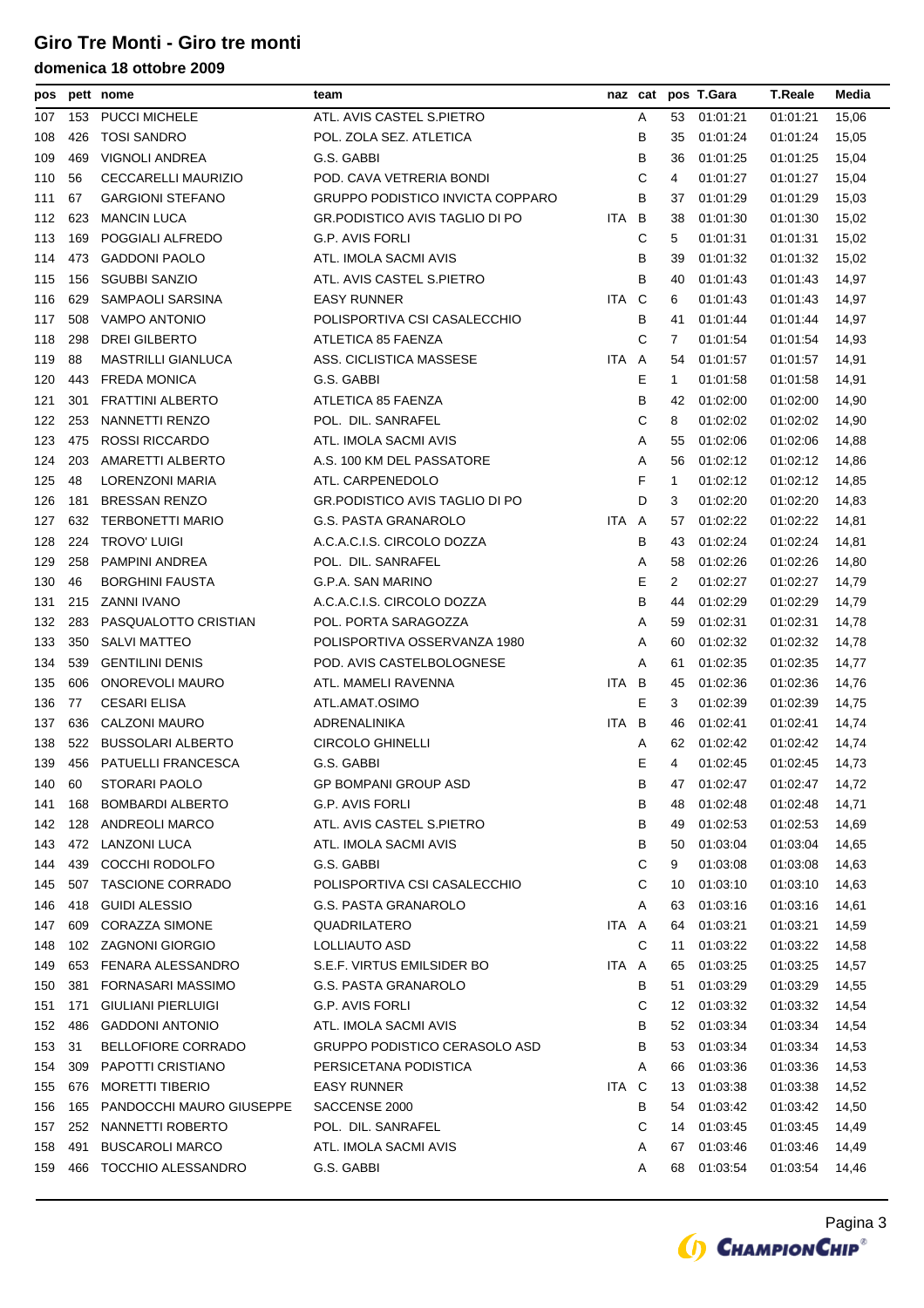| pos |     | pett nome                   | team                                |       |   |    | naz cat pos T.Gara | <b>T.Reale</b> | Media |
|-----|-----|-----------------------------|-------------------------------------|-------|---|----|--------------------|----------------|-------|
| 160 | 660 | <b>SOLMI FEDERICO</b>       | QUADRILATERO                        | ITA A |   | 69 | 01:04:00           | 01:04:00       | 14,44 |
| 161 | 488 | RANDI GIANNI                | ATL. IMOLA SACMI AVIS               |       | В | 55 | 01:04:01           | 01:04:01       | 14,43 |
| 162 | 536 | <b>VARCHI GRETA</b>         | A.S.D. LA LUMEGA                    |       | Ε | 5  | 01:04:03           | 01:04:03       | 14,43 |
| 163 | 462 | <b>SALMI AUGUSTO</b>        | G.S. GABBI                          |       | Α | 70 | 01:04:04           | 01:04:04       | 14,42 |
| 164 | 52  | <b>ARPAIA FRANCO</b>        | POD. CAVA VETRERIA BONDI            |       | С | 15 | 01:04:05           | 01:04:05       | 14,42 |
| 165 | 459 | <b>RIGHINI SOLERTE</b>      | G.S. GABBI                          |       | C | 16 | 01:04:07           | 01:04:07       | 14,41 |
| 166 | 597 | PARMIANI EDMONDO            | ADP AVIS CASALECCHIO                | ITA   | B | 56 | 01:04:08           | 01:04:08       | 14,41 |
| 167 | 235 | <b>MATERIA GAETANO</b>      | POL. DIL. SANRAFEL                  |       | D | 4  | 01:04:09           | 01:04:09       | 14,40 |
| 168 | 65  | <b>MELARI MASSIMO</b>       | POD. AVIS CASTELBOLOGNESE           |       | Α | 71 | 01:04:12           | 01:04:12       | 14,39 |
| 169 | 110 | <b>MANCARI AGOSTINO</b>     | LOLLIAUTO ASD                       |       | B | 57 | 01:04:12           | 01:04:12       | 14,39 |
| 170 | 329 | CANELLA DAVIDE              | ATLETICA CORRIFERRARA               |       | Α | 72 | 01:04:13           | 01:04:13       | 14,39 |
| 171 | 580 | <b>VOLTA GIANNI</b>         | A.S.D. POD. PONTELUNGO BOLOGNA      | ITA B |   | 58 | 01:04:13           | 01:04:13       | 14,39 |
| 172 | 394 | LOLLINI ADOLFO              | G.S. PASTA GRANAROLO                |       | С | 17 | 01:04:14           | 01:04:14       | 14,38 |
| 173 | 577 | <b>NANNI JURI</b>           | POL. ZOLA SEZ. ATLETICA             | ITA A |   | 73 | 01:04:14           | 01:04:14       | 14,38 |
| 174 | 598 | <b>BAZZANI MARCO</b>        | POL. ZOLA SEZ. ATLETICA             | ITA B |   | 59 | 01:04:22           | 01:04:22       | 14,36 |
| 175 | 68  | <b>LAMIERI IVAN</b>         | POD. OZZANESE                       |       | Α | 74 | 01:04:24           | 01:04:24       | 14,35 |
| 176 | 342 | ZATTINI FABRIZIO            | TARTANA BIKE-A.S. FORLIMPOPOLI BIKE |       | в | 60 | 01:04:29           | 01:04:29       | 14,33 |
| 177 | 666 | CASANOVA ROBERTO            | TRIATHLON FAENZA                    | ITA A |   | 75 | 01:04:31           | 01:04:31       | 14,32 |
| 178 | 671 | <b>BAGNOLINI RENATO</b>     | G.P. ENDAS CESENA                   | ITA.  | D | 5  | 01:04:32           | 01:04:32       | 14,32 |
| 179 | 138 | DEPAOLA DENNIS              | ATL. AVIS CASTEL S.PIETRO           |       | Α | 76 | 01:04:35           | 01:04:35       | 14,31 |
| 180 | 516 | <b>OLIVIERI LUCA</b>        | POL. AVIS BOLOGNESE                 |       | B | 61 | 01:04:41           | 01:04:41       | 14,28 |
| 181 | 223 | <b>VITTORI ERNESTO</b>      | A.C.A.C.I.S. CIRCOLO DOZZA          |       | С | 18 | 01:04:44           | 01:04:44       | 14,27 |
| 182 | 184 | <b>SALOMONI STEFANO</b>     | POL. COOP CERAMICA D'IMOLA          |       | Α | 77 | 01:04:53           | 01:04:53       | 14,24 |
| 183 | 259 | <b>PRIMICERI SERGIO</b>     | POL. DIL. SANRAFEL                  |       | В | 62 | 01:04:53           | 01:04:53       | 14,24 |
| 184 | 74  | PAJARO PAOLO                | SACCENSE 2000                       |       | С | 19 | 01:04:55           | 01:04:55       | 14,23 |
| 185 | 349 | RICCHI PAOLO                | POLISPORTIVA OSSERVANZA 1980        |       | В | 63 | 01:04:57           | 01:04:57       | 14,23 |
| 186 | 546 | SERRAZANETTI FABIO          | SOCIETA' VICTORIA                   |       | B | 64 | 01:05:00           | 01:05:00       | 14,22 |
| 187 | 79  | CESARI GRAZIANO             | ATL.AMAT.OSIMO                      |       | в | 65 | 01:05:04           | 01:05:04       | 14,20 |
| 188 | 493 | <b>CAVINI MASSIMO</b>       | ATL. IMOLA SACMI AVIS               |       | B | 66 | 01:05:05           | 01:05:05       | 14,20 |
| 189 | 638 | <b>BOLINI FABIO</b>         | PONTEGGI FERRARA                    | ITA   | C | 20 | 01:05:08           | 01:05:08       | 14,18 |
| 190 | 229 | MELANDRI DAVIDE             | A.S. 100 KM DEL PASSATORE           |       | Α | 78 | 01:05:12           | 01:05:12       | 14,17 |
| 191 | 348 | NOVELLI DARIO               | POLISPORTIVA OSSERVANZA 1980        |       | Α | 79 | 01:05:13           | 01:05:13       | 14,17 |
| 192 |     | 331 PETRI CLAUDIA           | ATLETICA ESTENSE                    |       | Е | 6  | 01:05:14           | 01:05:14       | 14,16 |
| 193 |     | 316 COCCHI MAURIZIO         | POL. DIL. SANRAFEL                  |       | С | 21 | 01:05:16           | 01:05:16       | 14,16 |
| 194 | 116 | <b>GIOVETTI ENZO</b>        | LOLLIAUTO ASD                       |       | С | 22 | 01:05:16           | 01:05:16       | 14,16 |
| 195 | 487 | <b>DARDI FABRIZIO</b>       | ATL. IMOLA SACMI AVIS               |       | в | 67 | 01:05:17           | 01:05:17       | 14,15 |
| 196 | 275 | <b>FRAZZONI MORIS</b>       | POL. PORTA SARAGOZZA                |       | Α | 80 | 01:05:19           | 01:05:19       | 14,15 |
| 197 | 120 | SALAROLI GIANCARLO          | <b>GS LAMONE RUSSI</b>              |       | В | 68 | 01:05:20           | 01:05:20       | 14,14 |
| 198 | 608 | <b>GRANDI MAURIZIO</b>      | ATLETICA SAN PATRIZIO               | ITA   | B | 69 | 01:05:20           | 01:05:20       | 14,14 |
| 199 | 675 | <b>CAVALLINI GIANNI</b>     | KTM ASD FUSIGNANO UNIT              | ITA C |   | 23 | 01:05:21           | 01:05:21       | 14,14 |
| 200 | 90  | <b>COFFRINI MARCO</b>       | <b>CUS PARMA</b>                    |       | Α | 81 | 01:05:22           | 01:05:22       | 14,14 |
| 201 | 73  | <b>BORZANI LISA</b>         | ATLETICA ASI VENETO                 |       | Е | 7  | 01:05:26           | 01:05:26       | 14,12 |
| 202 | 471 | ZOCCARATO ORIANO            | G.S. GABBI                          |       | С | 24 | 01:05:27           | 01:05:27       | 14,12 |
| 203 | 521 | <b>DONDI MARCO</b>          | ATL. CASTENASO CELTIC DRUID         |       | С | 25 | 01:05:30           | 01:05:30       | 14,11 |
| 204 | 288 | <b>CREMONINI MANUELA</b>    | SOCIETA' VICTORIA                   |       | F | 2  | 01:05:35           | 01:05:35       | 14,09 |
| 205 | 340 | <b>GASPARON ENRICO</b>      | POLISPORTIVA FERRARIOLA             |       | В | 70 | 01:05:36           | 01:05:36       | 14,08 |
| 206 | 130 | <b>BIGONI PIETRO</b>        | ATL. AVIS CASTEL S.PIETRO           |       | С | 26 | 01:05:41           | 01:05:41       | 14,07 |
| 207 | 572 | <b>VECCHI ANDREA</b>        | ACQUADELA BOLOGNA                   | ITA B |   | 71 | 01:05:44           | 01:05:44       | 14,06 |
| 208 | 550 | <b>MALCARNE MICHELE</b>     | ATLETICA CORRIFERRARA               |       | в | 72 | 01:05:47           | 01:05:47       | 14,04 |
| 209 | 372 | <b>BRANCALEONE GIANLUCA</b> | G.S. PASTA GRANAROLO                |       | В | 73 | 01:05:55           | 01:05:55       | 14,02 |
| 210 | 193 | RINALDI FIORENZO            | POL. COOP CERAMICA D'IMOLA          |       | В | 74 | 01:05:57           | 01:05:57       | 14,01 |
| 211 | 262 | MARZADURI ROBERTO           | POL. DIL. SANRAFEL                  |       | в | 75 | 01:05:57           | 01:05:57       | 14,01 |
| 212 |     | 183 SALVATORI ERIK          | POL. COOP CERAMICA D'IMOLA          |       | Α | 82 | 01:05:58           | 01:05:58       | 14,01 |

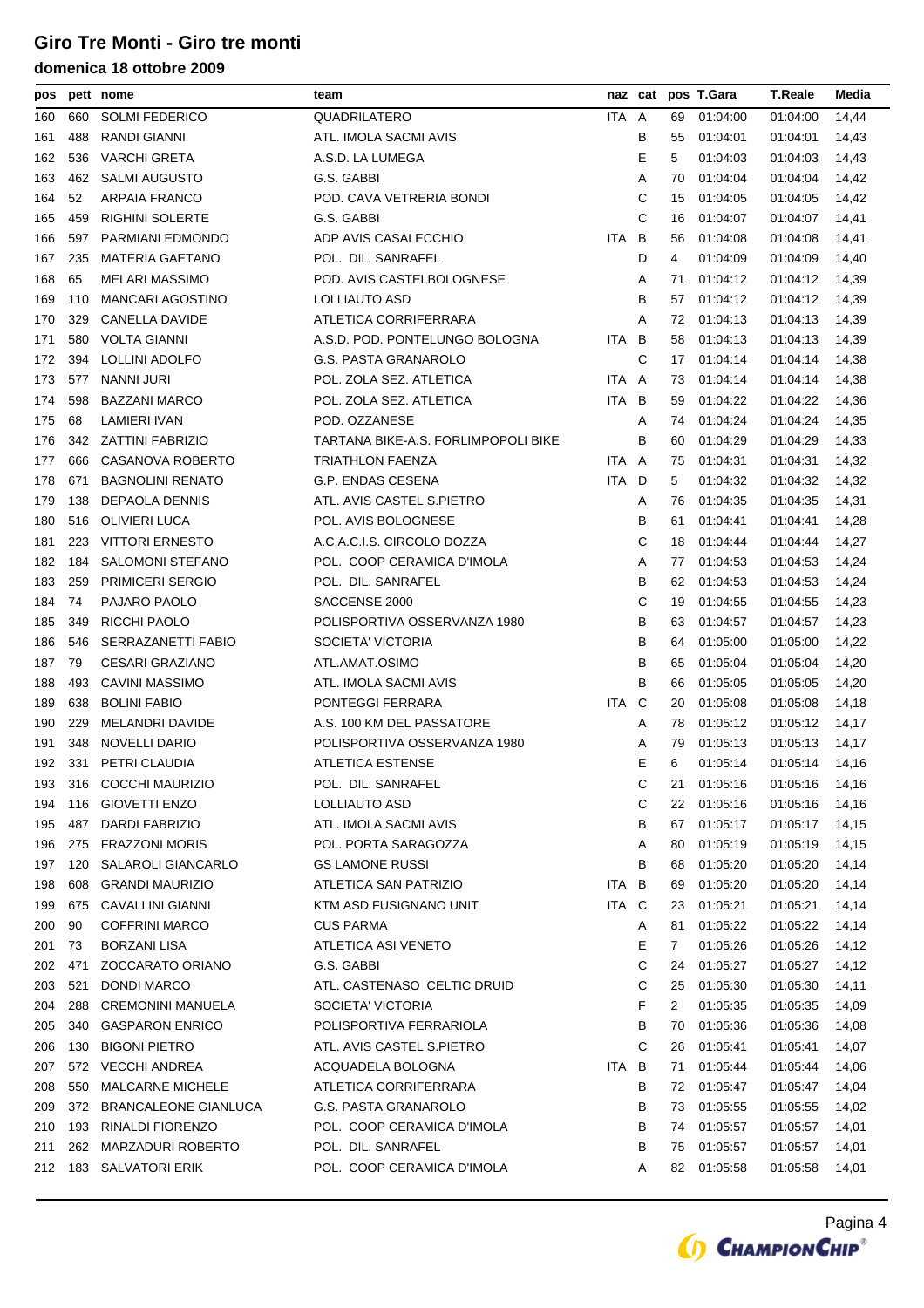| pos |     | pett nome                    | team                                    |       | naz cat |    | pos T.Gara  | <b>T.Reale</b> | Media |
|-----|-----|------------------------------|-----------------------------------------|-------|---------|----|-------------|----------------|-------|
| 213 | 570 | <b>GUALANDI DUILIO</b>       | <b>ATLETICA MELITO</b>                  | ITA B |         | 76 | 01:05:59    | 01:05:59       | 14,00 |
| 214 | 92  | <b>CORRENTE CARMINE</b>      | POD. OZZANESE                           |       | С       | 27 | 01:05:59    | 01:05:59       | 14,00 |
| 215 | 652 | <b>BORTOLOTTI LORENZO</b>    | ATL. AVIS CASTEL S.PIETRO               | ITA A |         | 83 | 01:06:00    | 01:06:00       | 14,00 |
| 216 | 187 | <b>GARBESI RICCARDO</b>      | POL. COOP CERAMICA D'IMOLA              |       | в       | 77 | 01:06:03    | 01:06:03       | 13,99 |
| 217 | 255 | <b>BORCELLI BARBARA</b>      | POL. DIL. SANRAFEL                      |       | Е       | 8  | 01:06:12    | 01:06:12       | 13,96 |
| 218 | 640 | LORETI GABRIELA              | ATL. IMOLA SACMI AVIS                   | ITA.  | E       | 9  | 01:06:13    | 01:06:13       | 13,95 |
| 219 | 455 | PAGLIARANI RENATO            | G.S. GABBI                              |       | С       | 28 | 01:06:15    | 01:06:15       | 13,95 |
| 220 | 87  | <b>MARTELLI MASSIMILIANO</b> | ATLETICA MASSALOMBARDA                  | ITA A |         | 84 | 01:06:16    | 01:06:16       | 13,94 |
| 221 | 364 | ALBERONI STEFANO             | <b>G.S. PASTA GRANAROLO</b>             |       | Α       | 85 | 01:06:17    | 01:06:17       | 13,94 |
| 222 | 538 | <b>ORSELLI MONICA</b>        | ATL. MAMELI RAVENNA                     |       | F       | 3  | 01:06:19    | 01:06:19       | 13,93 |
| 223 | 498 | <b>BERTOZZI ENRICO</b>       | ATL. IMOLA SACMI AVIS                   |       | В       | 78 | 01:06:20    | 01:06:20       | 13,93 |
| 224 | 384 | <b>GHINI ROBERTO</b>         | G.S. PASTA GRANAROLO                    |       | С       | 29 | 01:06:24    | 01:06:24       | 13,92 |
| 225 | 520 | <b>VERNI SILVANO</b>         | ATL. CASTENASO CELTIC DRUID             |       | В       | 79 | 01:06:27    | 01:06:27       | 13,91 |
| 226 | 94  | PISELLI GIANLUCA             | ASD PODISTI COTIGNOLA                   |       | Α       | 86 | 01:06:28    | 01:06:28       | 13,90 |
| 227 | 669 | <b>BRUSCHI LARA</b>          | <b>G.P. ENDAS CESENA</b>                | ITA F |         | 4  | 01:06:29    | 01:06:29       | 13,90 |
| 228 | 339 | <b>TADDIA PAOLO</b>          | POLISPORTIVA FERRARIOLA                 |       | B       | 80 | 01:06:32    | 01:06:32       | 13,89 |
| 229 | 585 | <b>GADDONI CLAUDIO</b>       | ATL. IMOLA SACMI AVIS                   | ITA A |         | 87 | 01:06:35    | 01:06:35       | 13,88 |
| 230 | 481 | CALDERARA LUCA               | ATL. IMOLA SACMI AVIS                   |       | в       | 81 | 01:06:36    | 01:06:36       | 13,88 |
| 231 | 34  | ROMANO TOMMASO               | <b>GRUPPO PODISTICO INVICTA COPPARO</b> |       | Α       | 88 | 01:06:40    | 01:06:40       | 13,86 |
| 232 | 249 | <b>BOSCHI GABRIELE</b>       | POL. DIL. SANRAFEL                      |       | С       | 30 | 01:06:42    | 01:06:42       | 13,85 |
| 233 | 118 | <b>MENGOLI ROBERTO</b>       | <b>GS LAMONE RUSSI</b>                  |       | Α       | 89 | 01:06:49    | 01:06:49       | 13,83 |
| 234 | 230 | <b>GRIFA GIONATA</b>         | POL. DIL. SANRAFEL                      |       | С       | 31 | 01:06:50    | 01:06:50       | 13,82 |
| 235 | 624 | <b>BERNARDI ROBERTO</b>      | POL. AVIS IMOLA                         | ITA B |         | 82 | 01:07:04    | 01:07:04       | 13,78 |
| 236 | 28  | FEDUZZI ROBERTINO            | OLIMPIA NUOVA RUNNING POGGIO BERNI      |       | в       | 83 | 01:07:12    | 01:07:12       | 13,75 |
| 237 | 292 | PAVANI BARBARA               | ATLETICA 85 FAENZA                      |       | F       | 5  | 01:07:14    | 01:07:14       | 13,74 |
| 238 | 69  | <b>GIANNONI RICCARDO</b>     | POD. AVIS CASTELBOLOGNESE               |       | Α       | 90 | 01:07:14    | 01:07:14       | 13,74 |
| 239 | 315 | NADALINI RENZO               | POL. DIL. SANRAFEL                      |       | В       | 84 | 01:07:17    | 01:07:17       | 13,73 |
| 240 | 338 | <b>TADDIA MARCO</b>          | POLISPORTIVA FERRARIOLA                 |       | В       | 85 | 01:07:21    | 01:07:21       | 13,72 |
| 241 | 369 | BERGAMINI ALESSANDRO         | G.S. PASTA GRANAROLO                    |       | B       | 86 | 01:07:26    | 01:07:26       | 13,70 |
| 242 | 451 | <b>MASCAGNI STEFANO</b>      | G.S. GABBI                              |       | В       | 87 | 01:07:27    | 01:07:27       | 13,70 |
| 243 | 617 | <b>BERNARDINI ROBERTO</b>    | G.S. DRAGO                              | ITA C |         | 32 | 01:07:30    | 01:07:30       | 13,69 |
| 244 | 161 | <b>VENTURA IVAN</b>          | ATL. AVIS CASTEL S.PIETRO               |       | Α       | 91 | 01:07:30    | 01:07:30       | 13,69 |
| 245 |     | 143 GIACOMETTI GRAZIANO      | ATL. AVIS CASTEL S.PIETRO               |       | С       | 33 | 01:07:33    | 01:07:33       | 13,68 |
| 246 |     | 242 PASTORE PIERO            | POL. DIL. SANRAFEL                      |       | В       |    | 88 01:07:33 | 01:07:33       | 13,68 |
| 247 | 200 | <b>MARTELLI SIMONE</b>       | POL. COOP CERAMICA D'IMOLA              |       | В       | 89 | 01:07:35    | 01:07:35       | 13,67 |
| 248 | 146 | <b>MARCHETTI CLAUDIO</b>     | ATL. AVIS CASTEL S.PIETRO               |       | В       | 90 | 01:07:36    | 01:07:36       | 13,67 |
| 249 | 244 | <b>GALBUCCI DAVIDE</b>       | POL. DIL. SANRAFEL                      |       | В       | 91 | 01:07:38    | 01:07:38       | 13,66 |
| 250 | 458 | PIOLANTI STEFANO             | G.S. GABBI                              |       | С       | 34 | 01:07:39    | 01:07:39       | 13,66 |
| 251 | 300 | <b>BAGNOLINI ROBERTO</b>     | ATLETICA 85 FAENZA                      |       | В       | 92 | 01:07:39    | 01:07:39       | 13,66 |
| 252 | 228 | <b>CICCI SALVATORE</b>       | A.C.A.C.I.S. CIRCOLO DOZZA              |       | Α       | 92 | 01:07:40    | 01:07:40       | 13,65 |
| 253 | 674 | <b>TAMAGNINI MAURIZIO</b>    | G.P.A. SAN MARINO                       | ITA C |         | 35 | 01:07:41    | 01:07:41       | 13,65 |
| 254 | 650 | <b>TURRA SILVANO</b>         | ADP AVIS CASALECCHIO                    | ITA D |         | 6  | 01:07:42    | 01:07:42       | 13,65 |
| 255 | 468 | <b>TURRINI GUERRINO</b>      | G.S. GABBI                              |       | D       | 7  | 01:07:43    | 01:07:43       | 13,64 |
| 256 | 182 | <b>BELINELLO LUCIANO</b>     | individuale                             |       | С       | 36 | 01:07:47    | 01:07:47       | 13,63 |
| 257 | 448 | <b>MALPIGHI ANDREA</b>       | G.S. GABBI                              |       | В       | 93 | 01:07:49    | 01:07:49       | 13,63 |
| 258 | 637 | <b>BUSATTI STEFANO</b>       | ATLETICA CORRIFERRARA                   | ITA A |         | 93 | 01:07:51    | 01:07:51       | 13,62 |
| 259 | 593 | LONGARI MIRCO                | ATL. IMOLA SACMI AVIS                   | ITA B |         | 94 | 01:07:55    | 01:07:55       | 13,61 |
| 260 | 4   | <b>CIOFFI ANTONIO</b>        | CENTRO ATLETICA COPPARO                 |       | В       | 95 | 01:07:57    | 01:07:57       | 13,60 |
|     |     |                              |                                         |       |         |    |             |                |       |
| 261 | 226 | <b>MARTINI WALTER</b>        | A.C.A.C.I.S. CIRCOLO DOZZA              |       | В       | 96 | 01:07:59    | 01:07:59       | 13,59 |
| 262 | 405 | PIOMBI LUCA                  | G.S. PASTA GRANAROLO                    |       | В       | 97 | 01:08:03    | 01:08:03       | 13,58 |
| 263 | 612 | CASSIANI FRANCESCO           | POD. AVIS CASTELBOLOGNESE               | ITA   | C       | 37 | 01:08:05    | 01:08:05       | 13,57 |
| 264 | 270 | CAVALLO CARLO                | POL. PORTA SARAGOZZA                    |       | С       | 38 | 01:08:08    | 01:08:08       | 13,56 |
| 265 | 93  | RAGAZZINI ELIO               | ASD PODISTI COTIGNOLA                   |       | D       | 8  | 01:08:18    | 01:08:18       | 13,53 |

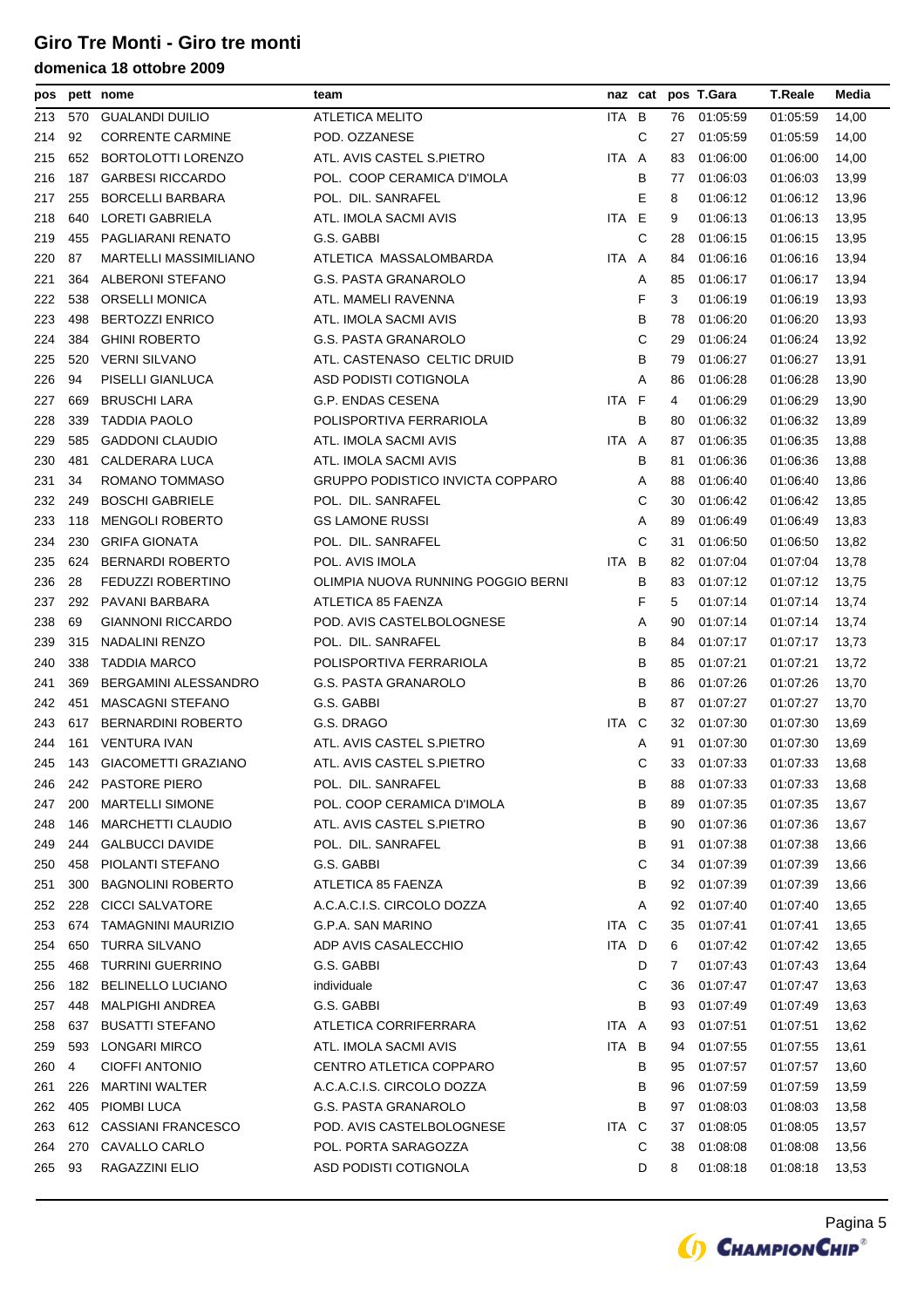| pos |     | pett nome                 | team                            |            | naz cat |              | pos T.Gara   | T.Reale  | Media |
|-----|-----|---------------------------|---------------------------------|------------|---------|--------------|--------------|----------|-------|
| 266 | 217 | <b>LIBERTI FABIO</b>      | A.C.A.C.I.S. CIRCOLO DOZZA      |            | в       | 98           | 01:08:22     | 01:08:22 | 13,51 |
| 267 | 15  | <b>LEONI KRISTIAN</b>     | G.P.A. LUGHESINA                |            | В       | 99           | 01:08:25     | 01:08:25 | 13,51 |
| 268 | 506 | PULGA WALTER              | POLISPORTIVA CSI CASALECCHIO    |            | В       |              | 100 01:08:26 | 01:08:26 | 13,50 |
| 269 | 167 | <b>FRANCHI SIMONE</b>     | G.A. ASSINDUSTRIA ROVIGO        |            | Α       | 94           | 01:08:27     | 01:08:27 | 13,50 |
| 270 | 677 | <b>MOSCONI GIANMARCO</b>  | EDERA ATL. FORLI                | ITA.       | A       | 95           | 01:08:30     | 01:08:30 | 13,49 |
| 271 | 647 | <b>BIANCONCINI MARCO</b>  | ATL. AVIS CASTEL S.PIETRO       | ITA        | B       |              | 101 01:08:31 | 01:08:31 | 13,49 |
| 272 | 336 | <b>MASSARENTI NEVIO</b>   | ATLETICA DELTA FERRARESE        |            | В       |              | 102 01:08:35 | 01:08:35 | 13,47 |
| 273 | 620 | <b>PERONI MASSIMO</b>     | ASD TOSCO-ROMAGNOLA             | ITA.       | A       | 96           | 01:08:37     | 01:08:37 | 13,47 |
| 274 | 566 | LICATA PIETRO             | POL. ZOLA SEZ. ATLETICA         | ITA        | C       | 39           | 01:08:41     | 01:08:41 | 13,45 |
| 275 | 576 | PANZAVOLTA MASSIMO        | ATLETICA 85 FAENZA              | ITA        | - C     | 40           | 01:08:43     | 01:08:43 | 13,45 |
| 276 | 314 | MELECCHI ANGELA           | PERSICETANA PODISTICA           |            | Е       | 10           | 01:08:43     | 01:08:43 | 13,44 |
| 277 | 103 | <b>BALBONI PAOLO</b>      | LOLLIAUTO ASD                   |            | В       |              | 103 01:08:44 | 01:08:44 | 13,44 |
| 278 | 450 | MARZADURI ANDREA          | G.S. GABBI                      |            | В       |              | 104 01:08:45 | 01:08:45 | 13,44 |
| 279 | 425 | <b>GRANDI ENRICO</b>      | G.S. PASTA GRANAROLO            |            | Α       | 97           | 01:08:47     | 01:08:47 | 13,43 |
| 280 | 106 | <b>GARBARINO GIANNI</b>   | LOLLIAUTO ASD                   |            | Α       | 98           | 01:08:58     | 01:08:58 | 13,40 |
| 281 | 433 | <b>BERARDI EMANUELA</b>   | G.S. GABBI                      |            | F       | 6            | 01:09:00     | 01:09:00 | 13,39 |
| 282 | 140 | <b>FREDA VINCENZO</b>     | ATL. AVIS CASTEL S.PIETRO       |            | С       | 41           | 01:09:00     | 01:09:00 | 13,39 |
| 283 | 435 | <b>BUTTINI MASSIMO</b>    | G.S. GABBI                      |            | В       |              | 105 01:09:02 | 01:09:02 | 13,38 |
| 284 | 605 | <b>SALOMONI MAURO</b>     | A.C.A.C.I.S. CIRCOLO DOZZA      | ITA.       | C       | 42           | 01:09:03     | 01:09:03 | 13,38 |
| 285 | 71  | PIERI VITTORIO            | G.P. ENDAS CESENA               |            | В       |              | 106 01:09:04 | 01:09:04 | 13,38 |
| 286 | 176 | CANCELLIERE DOMENICO      | <b>G.P.A. LUGHESINA</b>         |            | D       | 9            | 01:09:12     | 01:09:12 | 13,35 |
| 287 | 108 | <b>ZAMBELLI ALBERTO</b>   | LOLLIAUTO ASD                   |            | С       | 43           | 01:09:14     | 01:09:14 | 13,35 |
| 288 | 474 | <b>BIAGI MATTEO</b>       | ATL. IMOLA SACMI AVIS           |            | Α       | 99           | 01:09:14     | 01:09:14 | 13,35 |
| 289 | 641 | LAGHI SILVIA              | ATL. AVIS CASTEL S.PIETRO       | <b>ITA</b> | Е       | 11           | 01:09:16     | 01:09:16 | 13,34 |
| 290 | 246 | <b>GIORGI CARLO</b>       | POL. DIL. SANRAFEL              |            | С       | 44           | 01:09:19     | 01:09:19 | 13,33 |
| 291 | 378 | <b>FARAONE FRANCESCO</b>  | <b>G.S. PASTA GRANAROLO</b>     |            | С       | 45           | 01:09:20     | 01:09:20 | 13,33 |
| 292 | 465 | <b>TASSONI ALESSANDRO</b> | G.S. GABBI                      |            | Α       |              | 100 01:09:21 | 01:09:21 | 13,32 |
| 293 | 248 | <b>BORTINI ROSSANO</b>    | POL. DIL. SANRAFEL              |            | В       |              | 107 01:09:22 | 01:09:22 | 13,32 |
| 294 | 307 | <b>GRIMANDI FABRIZIO</b>  | PERSICETANA PODISTICA           |            | в       |              | 108 01:09:31 | 01:09:31 | 13,29 |
| 295 | 328 | PALMA GIAMPIERO           | ATLETICA CORRIFERRARA           |            | Α       |              | 101 01:09:35 | 01:09:35 | 13,28 |
| 296 | 280 | <b>MANFREDI LUCIANO</b>   | POL. AVIS BOLOGNESE             |            | В       |              | 109 01:09:36 | 01:09:36 | 13,27 |
| 297 | 524 | COCCHI ALESSANDRO         | ATLETICA BLIZZARD               |            | в       |              | 110 01:09:40 | 01:09:40 | 13,26 |
| 298 | 639 | <b>MARCHESINI MARIO</b>   | individuale                     | ITA A      |         |              | 102 01:09:43 | 01:09:43 | 13,25 |
| 299 | 174 | <b>CELLINI DAVIDE</b>     | G.P.A. LUGHESINA                |            | С       | 46           | 01:09:51     | 01:09:51 | 13,23 |
| 300 | 325 | <b>MORFEO LEONARDO</b>    | ATLETICA CORRIFERRARA           |            | С       | 47           | 01:09:54     | 01:09:54 | 13,22 |
| 301 | 86  | <b>GHIRALDINI VALERIO</b> | <b>G.A. ASSINDUSTRIA ROVIGO</b> |            | С       | 48           | 01:10:04     | 01:10:04 | 13,19 |
| 302 | 411 | <b>TRAMONTANO MASSIMO</b> | <b>G.S. PASTA GRANAROLO</b>     |            | Α       |              | 103 01:10:07 | 01:10:07 | 13,18 |
| 303 | 85  | <b>BIANCONCINI MARCO</b>  | POL. AVIS IMOLA                 |            | в       |              | 111 01:10:08 | 01:10:08 | 13,18 |
| 304 | 346 | <b>DETTI SIMONE</b>       | POLISPORTIVA OSSERVANZA 1980    |            | Α       |              | 104 01:10:10 | 01:10:10 | 13,17 |
| 305 | 247 | PIANA PAOLO               | POL. DIL. SANRAFEL              |            | A       |              | 105 01:10:10 | 01:10:10 | 13,17 |
| 306 | 374 | <b>CESARI GIANLUIGI</b>   | G.S. PASTA GRANAROLO            |            | в       |              | 112 01:10:13 | 01:10:13 | 13,16 |
| 307 | 334 | NANNINI MARGHERITA        | A.S.D. POD. PONTELUNGO BOLOGNA  |            | Е       |              | 12 01:10:17  | 01:10:17 | 13,15 |
| 308 | 232 | <b>BIANCHINI KATIA</b>    | POL. DIL. SANRAFEL              |            | F       | $\mathbf{7}$ | 01:10:19     | 01:10:19 | 13,14 |
| 309 | 618 | <b>BIANCHI GIOVANNI</b>   | OLIMPIA AMATORI RIMINI          | ITA.       | B       |              | 113 01:10:22 | 01:10:22 | 13,13 |
| 310 | 335 | OTTA ROBERTO              | A.S.D. POD. PONTELUNGO BOLOGNA  |            | D       | 10           | 01:10:25     | 01:10:25 | 13,12 |
| 311 | 70  | <b>ROSSI ROBERTO</b>      | G.P. ENDAS CESENA               |            | Α       |              | 106 01:10:34 | 01:10:34 | 13,09 |
| 312 | 177 | CASADIO MONICA            | PODISTICA PONTE NUOVO           |            | F       | 8            | 01:10:37     | 01:10:37 | 13,09 |
| 313 | 591 | RAVAZZINI RUGGERO         | PODISTICA CORREGGIO             | ITA        | C       | 49           | 01:10:38     | 01:10:38 | 13,08 |
| 314 | 478 | <b>FRANZONI ANDREA</b>    | ATL. IMOLA SACMI AVIS           |            | Α       |              | 107 01:10:41 | 01:10:41 | 13,07 |
| 315 | 614 | <b>BARTOLINI MATTEO</b>   | A.C.A.C.I.S. CIRCOLO DOZZA      | ITA A      |         |              | 108 01:10:41 | 01:10:41 | 13,07 |
| 316 | 297 | <b>GENTILINI DANIELE</b>  | ATLETICA 85 FAENZA              |            | в       |              | 114 01:10:45 | 01:10:45 | 13,06 |
| 317 | 189 | CICCARELLA PALMERINO      | POL. COOP CERAMICA D'IMOLA      |            | в       |              | 115 01:10:47 | 01:10:47 | 13,05 |
| 318 | 541 | <b>VENTURA MARCO</b>      | ATL. GNARRO JET MATTEI          |            | A       |              | 109 01:10:50 | 01:10:50 | 13,04 |

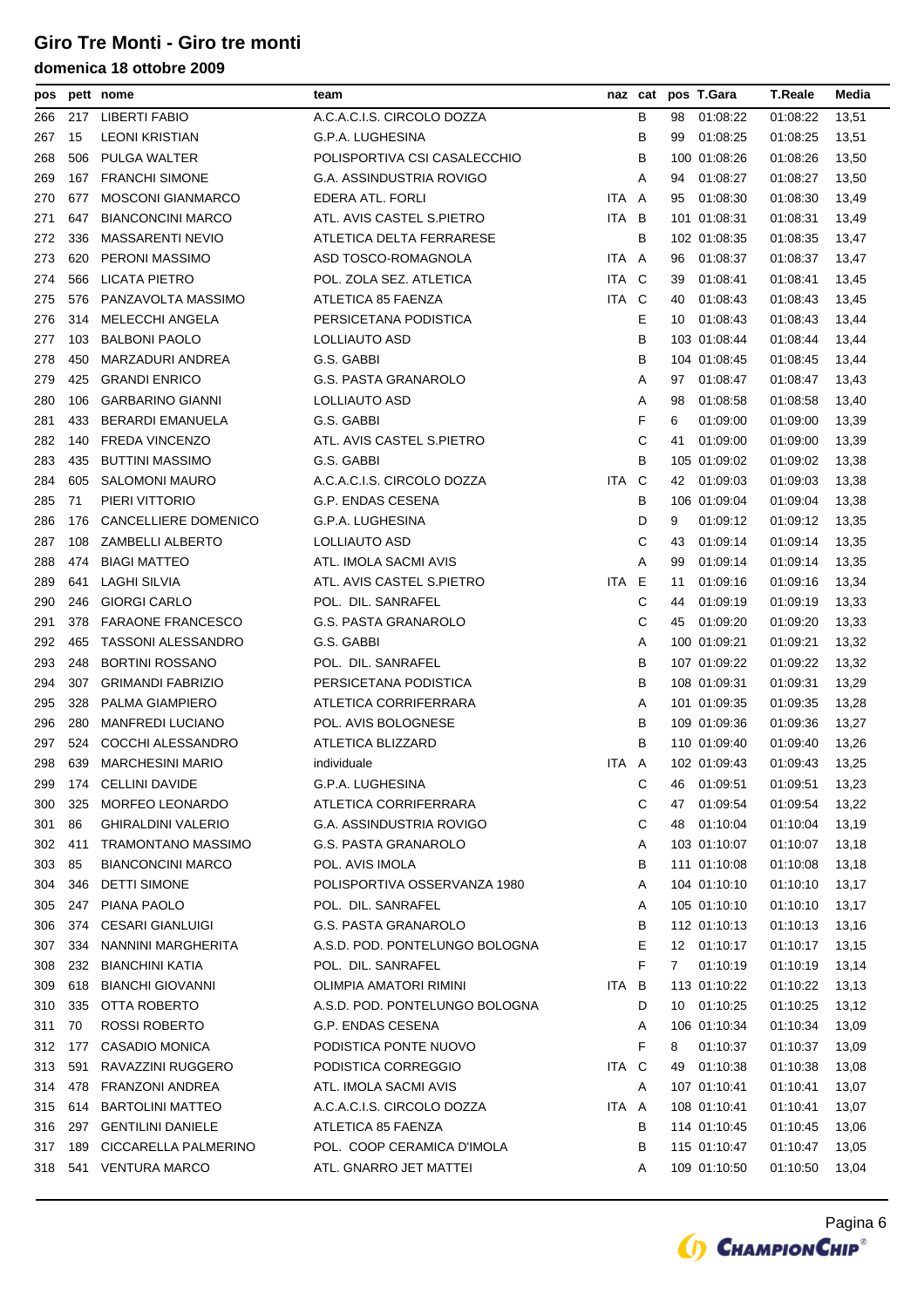| pos |     | pett nome                | team                                  |       |     | naz cat pos T.Gara | <b>T.Reale</b> | Media |
|-----|-----|--------------------------|---------------------------------------|-------|-----|--------------------|----------------|-------|
| 319 | 8   | <b>GAUTHEY MICHEL</b>    | individuale                           |       | в   | 116 01:10:51       | 01:10:51       | 13,04 |
| 320 | 388 | <b>GIRASOLE FEDERICO</b> | G.S. PASTA GRANAROLO                  |       | Α   | 110 01:10:52       | 01:10:52       | 13,04 |
| 321 | 594 | <b>MARCELLI VALTER</b>   | RICCIONE CORRE                        | ITA   | B   | 117 01:10:54       | 01:10:54       | 13,03 |
| 322 | 58  | MARZOCCHI CHANTAL        | POD. CAVA VETRERIA BONDI              |       | Е   | 01:10:55<br>13     | 01:10:55       | 13,03 |
| 323 | 341 | <b>BOCCHI ALESSANDRO</b> | POLISPORTIVA FERRARIOLA               |       | В   | 118 01:10:57       | 01:10:57       | 13,02 |
| 324 | 261 | <b>MANFRINI ANTONIO</b>  | POL. DIL. SANRAFEL                    |       | Α   | 111 01:11:00       | 01:11:00       | 13,01 |
| 325 | 231 | <b>CERE' MASSIMO</b>     | POL. DIL. SANRAFEL                    |       | С   | 01:11:01<br>50     | 01:11:01       | 13,01 |
| 326 | 454 | PACIFERO GIULIANO        | G.S. GABBI                            |       | С   | 01:11:02<br>51     | 01:11:02       | 13,01 |
| 327 | 528 | DARDI ELIO               | ATLETICA BLIZZARD                     |       | Α   | 112 01:11:04       | 01:11:04       | 13,00 |
| 328 | 523 | <b>ABATE GIUSEPPE</b>    | ATLETICA BLIZZARD                     |       | С   | 52 01:11:05        | 01:11:05       | 13,00 |
| 329 | 198 | <b>GREINER MATTHIAS</b>  | individuale                           |       | в   | 119 01:11:07       | 01:11:07       | 12,99 |
| 330 | 84  | SARACINO MASSIMO         | ATLETICA ZOLA                         |       | в   | 120 01:11:07       | 01:11:07       | 12,99 |
| 331 | 672 | RAGGI LORENZO            | A.C.A.C.I.S. CIRCOLO DOZZA            | ITA B |     | 121 01:11:09       | 01:11:09       | 12,99 |
| 332 | 420 | <b>ZAMBELLI PAOLO</b>    | G.S. PASTA GRANAROLO                  |       | Α   | 113 01:11:09       | 01:11:09       | 12,99 |
| 333 | 670 | <b>CARLETTI SIMONE</b>   | individuale                           | ITA   | B   | 122 01:11:09       | 01:11:09       | 12,99 |
| 334 | 61  | LONGO MARIKA             | <b>MOLLIFICIO MODENESE CITTADELLA</b> |       | Е   | 01:11:09<br>14     | 01:11:09       | 12,99 |
| 335 | 33  | <b>ROLFINI MICHELE</b>   | GRUPPO PODISTICO INVICTA COPPARO      |       | Α   | 114 01:11:10       | 01:11:10       | 12,98 |
| 336 | 291 | <b>PLACCI LICIA</b>      | ATLETICA 85 FAENZA                    |       | F   | 01:11:10<br>9      | 01:11:10       | 12,98 |
| 337 | 380 | <b>FONTANA ANDREA</b>    | <b>G.S. PASTA GRANAROLO</b>           |       | в   | 123 01:11:12       | 01:11:12       | 12,98 |
| 338 | 604 | LANDOLFO ANTONIO         | ACQUADELA BOLOGNA                     | ITA C |     | 01:11:15<br>53     | 01:11:15       | 12,97 |
| 339 | 53  | <b>BARCHI BRUNO</b>      | POD. CAVA VETRERIA BONDI              |       | С   | 54 01:11:16        | 01:11:16       | 12,96 |
| 340 | 627 | LANCELLOTTI LORENZO      | POL. AVIS BOLOGNESE                   | ITA A |     | 115 01:11:17       | 01:11:17       | 12,96 |
| 341 | 445 | CAZZARO PAOLA            | G.S. GABBI                            |       | Е   | 01:11:18<br>15     | 01:11:18       | 12,96 |
| 342 | 170 | LANZONI CINZIA           | G.P. AVIS FORLI                       |       | F   | 10 01:11:21        | 01:11:21       | 12,95 |
| 343 | 635 | <b>BONORA LUIGI</b>      | NUOVA ATLETICA MOLINELLA              | ITA A |     | 116 01:11:22       | 01:11:22       | 12,95 |
| 344 | 7   | <b>CENNI MAX</b>         | individuale                           |       | Α   | 117 01:11:23       | 01:11:23       | 12,94 |
| 345 | 98  | DESTRIERI ARMANDO        | LOLLIAUTO ASD                         |       | В   | 124 01:11:25       | 01:11:25       | 12,94 |
| 346 | 240 | CATOZZI GIANCARLO        | POL. DIL. SANRAFEL                    |       | С   | 01:11:27<br>55     | 01:11:27       | 12,93 |
| 347 | 567 | <b>BETTAZZONI GIANNI</b> | SOCIETA' VICTORIA                     | ITA   | - C | 01:11:30<br>56     | 01:11:30       | 12,92 |
| 348 | 95  | <b>ERCOLE SILVIO</b>     | ASD PODISTICA VOLTANA                 |       | в   | 125 01:11:32       | 01:11:32       | 12,92 |
| 349 | 308 | <b>LELLI CARLO</b>       | PERSICETANA PODISTICA                 |       | С   | 57 01:11:37        | 01:11:37       | 12,90 |
| 350 | 421 | <b>VERDI GIULIANO</b>    | <b>G.S. PASTA GRANAROLO</b>           |       | B   | 126 01:11:37       | 01:11:37       | 12,90 |
| 351 | 190 | MAGNANI PIERO            | POL. COOP CERAMICA D'IMOLA            |       | в   | 127 01:11:40       | 01:11:40       | 12,89 |
| 352 | 511 | CITTA VINCENZO           | POL. AVIS BOLOGNESE                   |       | С   | 58<br>01:11:43     | 01:11:43       | 12,88 |
| 353 | 222 | ZINI DANILO              | A.C.A.C.I.S. CIRCOLO DOZZA            |       | С   | 01:11:50<br>59     | 01:11:50       | 12,86 |
| 354 | 47  | <b>TAMPIERI MIRKO</b>    | individuale                           |       | Α   | 118 01:11:51       | 01:11:51       | 12,86 |
| 355 | 628 | <b>BULGARELLI MARCO</b>  | <b>CIRCOLO GHINELLI</b>               | ITA B |     | 128 01:11:51       | 01:11:51       | 12,86 |
| 356 | 343 | ABATI LORENZA            | POLISPORTIVA OSSERVANZA 1980          |       | Ε   | 16 01:11:51        | 01:11:51       | 12,86 |
| 357 | 406 | <b>RESTANI SARA</b>      | G.S. PASTA GRANAROLO                  |       | Е   | 01:11:54<br>17     | 01:11:54       | 12,85 |
| 358 | 387 | <b>TEGGI MAURIZIO</b>    | APD DIPENDENTI AUSL DI BOLOGNA        |       | С   | 01:11:59<br>60     | 01:11:59       | 12,84 |
| 359 | 96  | <b>GRANDI STEFANO</b>    | ASD PODISTICA VOLTANA                 |       | Α   | 119 01:12:00       | 01:12:00       | 12,83 |
| 360 |     | 613 TURRINI JENNY        | ASD PODISTI COTIGNOLA                 | ITA E |     | 18 01:12:00        | 01:12:00       | 12,83 |
| 361 | 293 | PIAZZA MARIA ROSA        | ATLETICA 85 FAENZA                    |       | F   | 01:12:00<br>11     | 01:12:00       | 12,83 |
| 362 | 503 | FARINA ALBERTO           | POLISPORTIVA CSI CASALECCHIO          |       | С   | 01:12:01<br>61     | 01:12:01       | 12,83 |
| 363 | 26  | <b>FOGLI CINZIA</b>      | ATLETICA FERRARA                      |       | Ε   | 01:12:02<br>19     | 01:12:02       | 12,83 |
| 364 |     | 243 ZUENELI FRANCESCO    | POL. DIL. SANRAFEL                    |       | С   | 01:12:04<br>62     | 01:12:04       | 12,82 |
| 365 | 5   | MENEGATTI DANIELA        | CENTRO ATLETICA COPPARO               |       | F   | 01:12:09<br>12     | 01:12:09       | 12,81 |
| 366 | 527 | NALLI RAFFAELE           | ATLETICA BLIZZARD                     |       | С   | 01:12:12<br>63     | 01:12:12       | 12,80 |
| 367 | 137 | DALL'OSSO GIULIO         | ATL. AVIS CASTEL S.PIETRO             |       | В   | 129 01:12:12       | 01:12:12       | 12,80 |
| 368 | 135 | CAVINA ANSELMO           | ATL. AVIS CASTEL S.PIETRO             |       | D   | 01:12:15<br>11     | 01:12:15       | 12,79 |
| 369 |     | 519 CASTELLI MARCO       | ATL. CASTENASO CELTIC DRUID           |       | в   | 130 01:12:19       | 01:12:19       | 12,78 |
| 370 |     | 402 PRESTI MIRCO         | G.S. PASTA GRANAROLO                  |       | в   | 131 01:12:20       | 01:12:20       | 12,77 |
| 371 |     | 621 BALDERI ANDREA       | <b>CUS FERRARA</b>                    | ITA B |     | 132 01:12:22       | 01:12:22       | 12,77 |
|     |     |                          |                                       |       |     |                    |                |       |

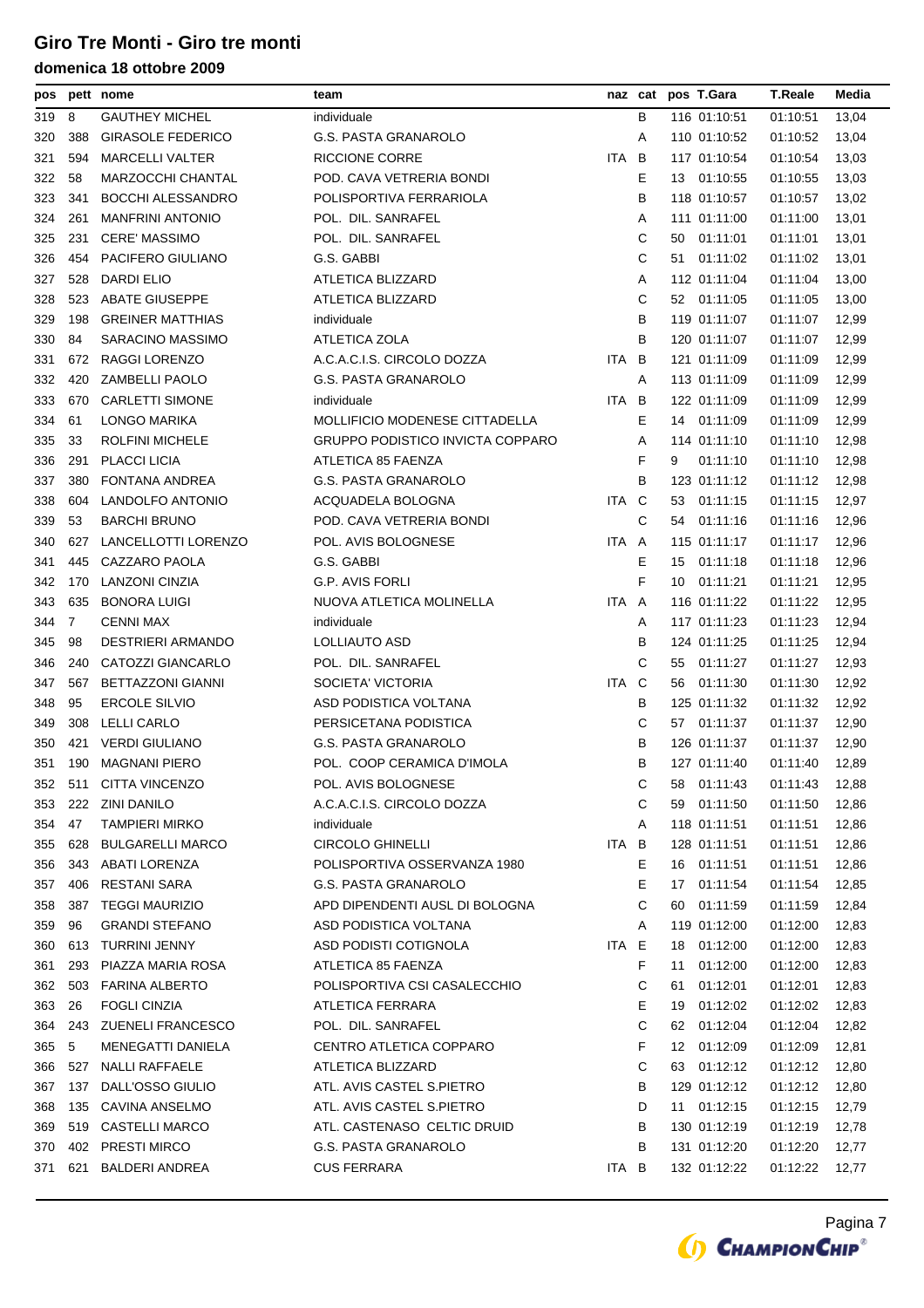| pos |     | pett nome                     | team                                |       |   |    | naz cat pos T.Gara | <b>T.Reale</b> | Media |
|-----|-----|-------------------------------|-------------------------------------|-------|---|----|--------------------|----------------|-------|
| 372 | 206 | <b>TAMAGNINI IVAN</b>         | OLIMPIA AMATORI RIMINI              |       | в |    | 133 01:12:24       | 01:12:24       | 12,76 |
| 373 | 19  | SANDRI FABRIZIO               | APD MARCONI 93                      | ITA B |   |    | 134 01:12:24       | 01:12:24       | 12,76 |
| 374 | 332 | LODOVISI STEFANO              | A.S.D. POD. PONTELUNGO BOLOGNA      |       | С | 64 | 01:12:26           | 01:12:26       | 12,76 |
| 375 | 549 | LUPPI DONATELLA               | PERSICETANA PODISTICA               |       | Е | 20 | 01:12:29           | 01:12:29       | 12,75 |
| 376 | 375 | <b>CREMONINI GIUSEPPE</b>     | <b>G.S. PASTA GRANAROLO</b>         |       | D | 12 | 01:12:31           | 01:12:31       | 12,74 |
| 377 | 109 | DONINI LUCIANO                | LOLLIAUTO ASD                       |       | С | 65 | 01:12:34           | 01:12:34       | 12,73 |
| 378 | 80  | <b>FINOTELLI STEFANO</b>      | ATL. MAMELI RAVENNA                 |       | В |    | 135 01:12:38       | 01:12:38       | 12,72 |
| 379 | 178 | <b>BABINI GERMANA</b>         | PODISTICA PONTE NUOVO               |       | F |    | 13 01:12:38        | 01:12:38       | 12,72 |
| 380 | 603 | CASTELLARI GIAMPIERO          | UISP BOLOGNA                        | ITA.  | B |    | 136 01:12:40       | 01:12:40       | 12,72 |
| 381 | 534 | <b>BEDORI MAURIZIO</b>        | PRO LOCO AVIS PIANORO               |       | B |    | 137 01:12:44       | 01:12:44       | 12,70 |
| 382 | 525 | DE LUCA SERGIO                | ATLETICA BLIZZARD                   |       | В |    | 138 01:12:46       | 01:12:46       | 12,70 |
| 383 | 320 | <b>RICCI MARIO</b>            | S.P. SEVEN                          |       | С |    | 66 01:12:46        | 01:12:46       | 12,70 |
| 384 | 306 | <b>FIORANI MASSIMO</b>        | PERSICETANA PODISTICA               |       | В |    | 139 01:12:47       | 01:12:47       | 12,70 |
| 385 | 526 | <b>GRANDI GIOVANNA</b>        | ATLETICA BLIZZARD                   |       | F |    | 14 01:12:47        | 01:12:47       | 12,69 |
| 386 | 558 | <b>CARETTI FABIO</b>          | PERSICETANA PODISTICA               | ITA.  | B |    | 140 01:12:48       | 01:12:48       | 12,69 |
| 387 | 256 | PONDRELLI DANIELE             | POL. DIL. SANRAFEL                  |       | В |    | 141 01:12:49       | 01:12:49       | 12,69 |
| 388 | 616 | <b>GROSSO STEFANO</b>         | <b>G.P. AVIS FORLI</b>              | ITA   | B |    | 142 01:12:56       | 01:12:56       | 12,67 |
| 389 | 133 | <b>CASADIO SAUL</b>           | ATL, AVIS CASTEL S.PIETRO           |       | A |    | 120 01:13:00       | 01:13:00       | 12,66 |
| 390 | 619 | <b>FABBRI MARINELLA</b>       | <b>CUS FERRARA</b>                  | ITA   | F | 15 | 01:13:04           | 01:13:04       | 12,65 |
| 391 | 115 | <b>BENAZZI MARCO</b>          | LOLLIAUTO ASD                       |       | В |    | 143 01:13:05       | 01:13:05       | 12,64 |
| 392 | 180 | <b>GATTA ATTILIO</b>          | PODISTICA PONTE NUOVO               |       | D |    | 13 01:13:05        | 01:13:05       | 12,64 |
| 393 | 385 | <b>ZILERI LUCA</b>            | ATL. CASONE NOCETO                  |       | B |    | 144 01:13:05       | 01:13:05       | 12,64 |
| 394 | 145 | <b>MARABINI MIRCO</b>         | ATL. AVIS CASTEL S.PIETRO           |       | A |    | 121 01:13:06       | 01:13:06       | 12,64 |
| 395 | 397 | MAZZOTTI FABRIZIO             | G.S. PASTA GRANAROLO                |       | В |    | 145 01:13:07       | 01:13:07       | 12,64 |
| 396 | 544 | <b>MAZZA STEFANO</b>          | SURFING SHOP SPORT PROMOTION A.S.D. |       | B |    | 146 01:13:08       | 01:13:08       | 12,63 |
| 397 | 568 | <b>CENTRELLA LUIGI</b>        | A.S.D. POD. PONTELUNGO BOLOGNA      | ITA C |   | 67 | 01:13:09           | 01:13:09       | 12,63 |
| 398 | 321 | POLINI GIAMPAOLO              | S.P. SEVEN                          |       | С | 68 | 01:13:13           | 01:13:13       | 12,62 |
| 399 | 389 | <b>GIURIATO ANDREA</b>        | G.S. PASTA GRANAROLO                |       | В |    | 147 01:13:14       | 01:13:14       | 12,62 |
| 400 | 194 | LO BIANCO CARMINE             | POL. COOP CERAMICA D'IMOLA          |       | С | 69 | 01:13:18           | 01:13:18       | 12,61 |
| 401 | 648 | <b>MAGNANI FILIPPO</b>        | G.P.A. LUGHESINA                    | ITA A |   |    | 122 01:13:20       | 01:13:20       | 12,60 |
| 402 | 633 | SOFFRITTI GLORIA              | ACQUADELA BOLOGNA                   | ITA F |   | 16 | 01:13:22           | 01:13:22       | 12,59 |
| 403 | 227 | SACCHETTI GIANLUCA            | A.C.A.C.I.S. CIRCOLO DOZZA          |       | В |    | 148 01:13:23       | 01:13:23       | 12,59 |
| 404 | 645 | BELLINI GIANNI                | ATL. IMOLA SACMI AVIS               | ITA C |   |    | 70 01:13:26        | 01:13:26       | 12,58 |
| 405 | 241 | PAVAN PAOLO                   | POL. DIL. SANRAFEL                  |       | С | 71 | 01:13:28           | 01:13:28       | 12,58 |
| 406 | 655 | <b>TOCCHIO SERGIO</b>         | <b>DORO</b>                         | ITA D |   | 14 | 01:13:32           | 01:13:32       | 12,57 |
| 407 | 547 | <b>BATTISTINI EDOARDO</b>     | ATL. MAMELI RAVENNA                 |       | в |    | 149 01:13:33       | 01:13:33       | 12,56 |
| 408 | 393 | <b>LANDUZZI IGOR</b>          | <b>G.S. PASTA GRANAROLO</b>         |       | Α |    | 123 01:13:34       | 01:13:34       | 12,56 |
| 409 | 573 | <b>BONFIGLIOLI GIANFRANCO</b> | ACQUADELA BOLOGNA                   | ITA A |   |    | 124 01:13:38       | 01:13:38       | 12,55 |
| 410 | 197 | TRIFOGLI ANGELA               | POL. COOP CERAMICA D'IMOLA          |       | F |    | 17 01:13:40        | 01:13:40       | 12,54 |
| 411 | 601 | PALAZZI ALBERTO               | <b>ORSI CAMPOSANTO</b>              | ITA C |   |    | 72 01:13:44        | 01:13:44       | 12,53 |
| 412 | 131 | BONFIGLIOLI ALESSANDRO        | ATL. AVIS CASTEL S.PIETRO           |       | Α |    | 125 01:13:46       | 01:13:46       | 12,52 |
| 413 | 285 | SMERIERI LUCA                 | POL. PORTA SARAGOZZA                |       | В |    | 150 01:13:54       | 01:13:54       | 12,50 |
| 414 | 42  | <b>TRIFOGLIO ANTONIO</b>      | ASD SPORT RUNNING PORTOSELVAGGIO    |       | В |    | 151 01:13:57       | 01:13:57       | 12,50 |
| 415 | 427 | FERRARI FEDERICA              | CTL ACEGA SEZ. PODISTICA            |       | F |    | 18 01:13:57        | 01:13:57       | 12,49 |
| 416 | 121 | <b>BAMBI OSCAR</b>            | ASD TOSCO-ROMAGNOLA                 |       | В |    | 152 01:14:04       | 01:14:04       | 12,48 |
| 417 | 188 | <b>VERONESI DAVIDE</b>        | POL. COOP CERAMICA D'IMOLA          |       | В |    | 153 01:14:07       | 01:14:07       | 12,47 |
| 418 | 89  | <b>BALDISSERRI ENRICO</b>     | POL. MADONNINA                      |       | В |    | 154 01:14:11       | 01:14:11       | 12,46 |
| 419 | 533 | <b>FOLIGNI STEFANO</b>        | PRO LOCO AVIS PIANORO               |       | в |    | 155 01:14:14       | 01:14:14       | 12,45 |
| 420 | 154 | SASSATELLI CLAUDIO            | ATL. AVIS CASTEL S.PIETRO           |       | D |    | 15 01:14:14        | 01:14:14       | 12,45 |
| 421 | 367 | <b>BARGIOTTI MARIO</b>        | <b>G.S. PASTA GRANAROLO</b>         |       | С |    | 73 01:14:16        | 01:14:16       | 12,44 |
| 422 | 463 | <b>SCALINI DANIELE</b>        | G.S. GABBI                          |       | в |    | 156 01:14:17       | 01:14:17       | 12,44 |
| 423 | 62  | <b>VILLA FILIPPO</b>          | individuale                         |       | Α |    | 126 01:14:18       | 01:14:18       | 12,43 |
| 424 | 263 | CAZZOLA LUCIANO               | POL. DIL. SANRAFEL                  |       | D |    | 16 01:14:19        | 01:14:19       | 12,43 |

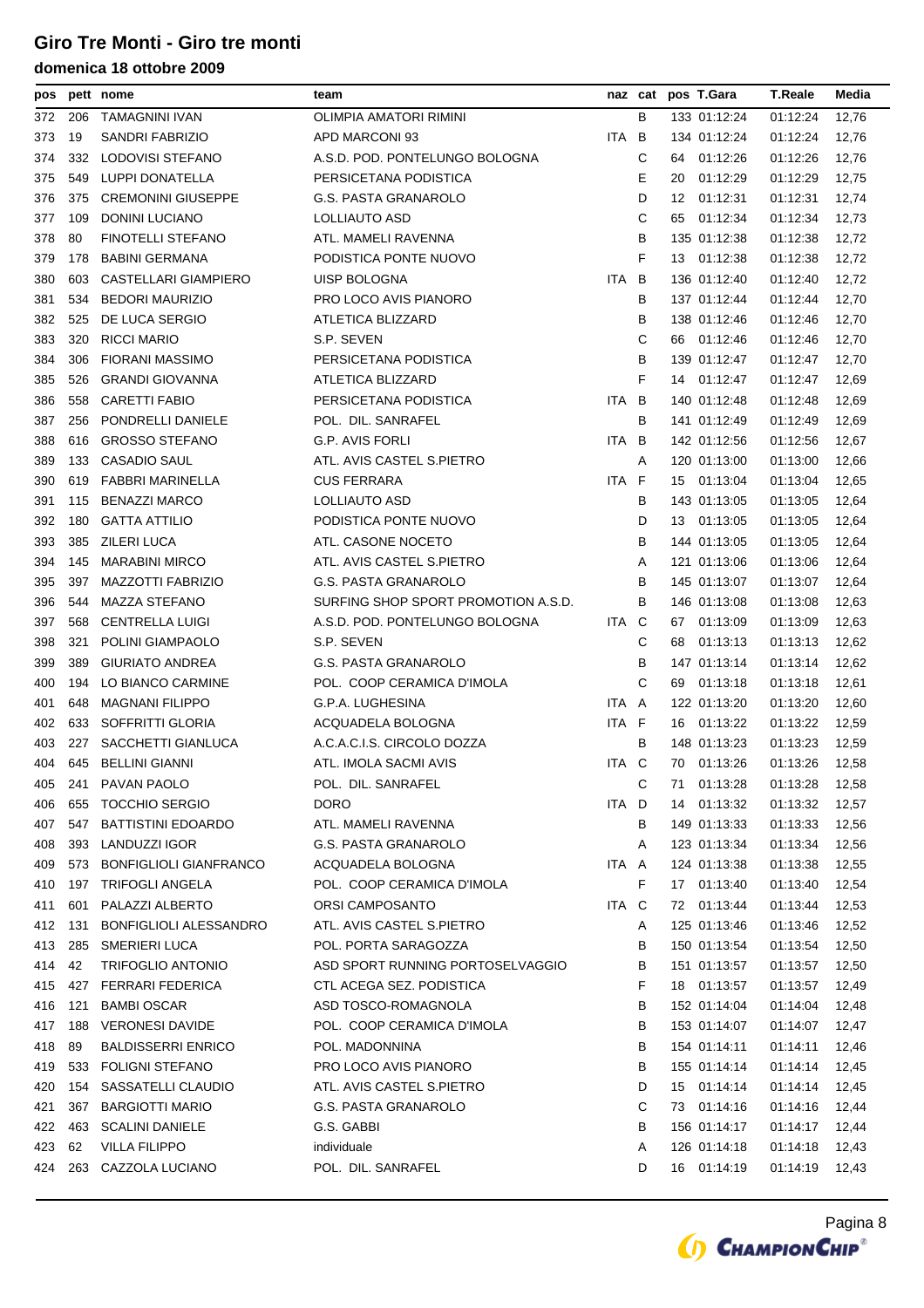| pos |     | pett nome                  | team                         |       |   |    | naz cat pos T.Gara | <b>T.Reale</b> | Media |
|-----|-----|----------------------------|------------------------------|-------|---|----|--------------------|----------------|-------|
| 425 | 117 | <b>MENABUE GIOVANNI</b>    | LOLLIAUTO ASD                |       | D |    | 17 01:14:20        | 01:14:20       | 12,43 |
| 426 | 482 | CALDERARA MATTEO           | ATL. IMOLA SACMI AVIS        |       | Α |    | 127 01:14:24       | 01:14:24       | 12,42 |
| 427 | 408 | <b>SCARPANTE STEFANO</b>   | <b>G.S. PASTA GRANAROLO</b>  |       | С |    | 74 01:14:28        | 01:14:28       | 12,41 |
| 428 | 582 | <b>DOBORI NICHOLAS</b>     | ATLETICA SIDERMEC - VITALI   | ITA A |   |    | 128 01:14:30       | 01:14:30       | 12,40 |
| 429 | 260 | ABBASCIANO BRUNO           | POL. DIL. SANRAFEL           |       | С | 75 | 01:14:36           | 01:14:36       | 12,39 |
| 430 | 220 | SANDRI GIANFRANCO          | A.C.A.C.I.S. CIRCOLO DOZZA   |       | в |    | 157 01:14:39       | 01:14:39       | 12,38 |
| 431 | 649 | NANNINI ROBERTO            | A.C.A.C.I.S. CIRCOLO DOZZA   | ITA C |   |    | 76 01:14:39        | 01:14:39       | 12,38 |
| 432 | 276 | <b>GABBRIELLINI LUCA</b>   | POL. PORTA SARAGOZZA         |       | В |    | 158 01:14:41       | 01:14:41       | 12,37 |
| 433 | 236 | PERRI FRANCESCO            | POL. DIL. SANRAFEL           |       | С | 77 | 01:14:42           | 01:14:42       | 12,37 |
| 434 | 282 | NICODEMO LUIGIA            | POL. PORTA SARAGOZZA         |       | Е | 21 | 01:14:47           | 01:14:47       | 12,35 |
| 435 | 17  | PARMEGGIANI PIERO          | POL. PORTA SARAGOZZA         | ITA D |   | 18 | 01:14:47           | 01:14:47       | 12,35 |
| 436 | 625 | PICCOLO BIAGIO             | EDERA ATL. FORLI             | ITA D |   | 19 | 01:14:48           | 01:14:48       | 12,35 |
| 437 | 317 | <b>GUIDUCCI ANDREA</b>     | S.P. SEVEN                   |       | A |    | 129 01:14:50       | 01:14:50       | 12,35 |
| 438 | 540 | <b>TRABUCCO LORENZO</b>    | POL. DIL. SANRAFEL           |       | С |    | 78 01:14:58        | 01:14:58       | 12,32 |
| 439 | 401 | NORDIO FILIPPO             | G.S. PASTA GRANAROLO         |       | Α |    | 130 01:14:59       | 01:14:59       | 12,32 |
| 440 | 324 | <b>CUOGHI MAURO</b>        | ATLETICA CORRIFERRARA        |       | в |    | 159 01:15:01       | 01:15:01       | 12,32 |
| 441 | 377 | <b>ERCOLESI VALTER</b>     | G.S. PASTA GRANAROLO         |       | С | 79 | 01:15:06           | 01:15:06       | 12,30 |
| 442 | 509 | MINGUZZI STEFANO           | POL. AVIS BOLOGNESE          |       | С | 80 | 01:15:07           | 01:15:07       | 12,30 |
| 443 | 548 | <b>CANNOVA FAUSTO</b>      | G.P. AVIS FORLI              |       | В |    | 160 01:15:17       | 01:15:17       | 12,27 |
| 444 | 354 | <b>VENDER GIUSEPPE</b>     | <b>ATLETICA MELITO</b>       |       | С | 81 | 01:15:17           | 01:15:17       | 12,27 |
| 445 | 407 | ROMAGNOLI MICHELE          | <b>G.S. PASTA GRANAROLO</b>  |       | Α |    | 131 01:15:19       | 01:15:19       | 12,27 |
| 446 | 302 | <b>CASTAGNINI MARCO</b>    | ATLETICA 85 FAENZA           |       | Α |    | 132 01:15:21       | 01:15:21       | 12,26 |
| 447 | 419 | <b>ZERRI FABIO</b>         | G.S. PASTA GRANAROLO         |       | Α |    | 133 01:15:21       | 01:15:21       | 12,26 |
| 448 | 277 | <b>GIROTTI LUCA</b>        | POL. PORTA SARAGOZZA         |       | A |    | 134 01:15:27       | 01:15:27       | 12,25 |
| 449 | 502 | CUBELLO DOMENICO           | POLISPORTIVA CSI CASALECCHIO |       | С |    | 82 01:15:30        | 01:15:30       | 12,24 |
| 450 | 278 | LONGHI MERCURY             | POL. PORTA SARAGOZZA         |       | В |    | 161 01:15:31       | 01:15:31       | 12,24 |
| 451 | 552 | CARAVITA ANDREA            | POLISPORTIVA LAVEZZOLESE     |       | Α |    | 135 01:15:54       | 01:15:54       | 12,17 |
| 452 | 514 | CAVAZZA MARIO              | POL. AVIS BOLOGNESE          |       | D | 20 | 01:15:58           | 01:15:58       | 12,16 |
| 453 | 330 | CHECCHI SABINA             | ATLETICA CORRIFERRARA        |       | Е | 22 | 01:16:00           | 01:16:00       | 12,16 |
| 454 | 361 | AMADUCCI SERGIO            | G.S. PASTA GRANAROLO         |       | D | 21 | 01:16:01           | 01:16:01       | 12,16 |
| 455 | 284 | PASTORINI GIANCARLO        | POL. PORTA SARAGOZZA         |       | D | 22 | 01:16:04           | 01:16:04       | 12,15 |
| 456 | 81  | <b>CESTRA IVANO</b>        | ASD TOSCO-ROMAGNOLA          |       | в |    | 162 01:16:08       | 01:16:08       | 12,14 |
| 457 |     | 290 LEGA ANNAMARIA         | ATLETICA 85 FAENZA           |       | F |    | 19 01:16:09        | 01:16:09       | 12,13 |
| 458 | 211 | ARCANGELI MATTEO           | A.C.A.C.I.S. CIRCOLO DOZZA   |       | B |    | 163 01:16:12       | 01:16:12       | 12,13 |
| 459 | 626 | <b>SPORTELLI TIZIANA</b>   | UISP FAENZA IMOLA            | ITA F |   | 20 | 01:16:12           | 01:16:12       | 12,13 |
| 460 | 311 | CAPRARA GIACOMO            | PERSICETANA PODISTICA        |       | Α |    | 136 01:16:13       | 01:16:13       | 12,12 |
| 461 | 312 | <b>GALETTI MONICA</b>      | PERSICETANA PODISTICA        |       | F | 21 | 01:16:14           | 01:16:14       | 12,12 |
| 462 | 296 | <b>MECI STEFANO</b>        | ATLETICA 85 FAENZA           |       | Α |    | 137 01:16:19       | 01:16:19       | 12,11 |
| 463 | 281 | <b>MASELLI RAFFAELE</b>    | POL. PORTA SARAGOZZA         |       | С | 83 | 01:16:21           | 01:16:21       | 12,10 |
| 464 | 442 | <b>FABBRI MORENO</b>       | G.S. GABBI                   |       | С | 84 | 01:16:27           | 01:16:27       | 12,09 |
| 465 | 195 | SALVATORI PAOLO            | POL. COOP CERAMICA D'IMOLA   |       | С | 85 | 01:16:32           | 01:16:32       | 12,07 |
| 466 | 218 | <b>TULLINI MIRKO</b>       | A.C.A.C.I.S. CIRCOLO DOZZA   |       | В |    | 164 01:16:41       | 01:16:41       | 12,05 |
| 467 | 592 | SANTACHIARA IVAN           | PODISTICA CORREGGIO          | ITA D |   | 23 | 01:16:52           | 01:16:52       | 12,02 |
| 468 | 158 | <b>SPERTI LORENZO</b>      | ATL. AVIS CASTEL S.PIETRO    |       | D | 24 | 01:16:53           | 01:16:53       | 12,02 |
| 469 | 166 | <b>GHISELLI WALTER</b>     | POL. COOP CERAMICA D'IMOLA   |       | A |    | 138 01:16:54       | 01:16:54       | 12,02 |
| 470 | 274 | <b>FARNETI STEFANO</b>     | POL. PORTA SARAGOZZA         |       | С | 86 | 01:16:55           | 01:16:55       | 12,01 |
| 471 | 356 | DI FALCO ANTONELLA         | <b>ATLETICA MELITO</b>       |       | F | 22 | 01:16:56           | 01:16:56       | 12,01 |
| 472 | 59  | <b>MENGOLINI GABRIELLA</b> | POD. CAVA VETRERIA BONDI     |       | F | 23 | 01:17:11           | 01:17:11       | 11,97 |
| 473 | 273 | EGUA ANDREA                | POL. PORTA SARAGOZZA         |       | в |    | 165 01:17:14       | 01:17:14       | 11,96 |
| 474 | 423 | SAIBENI PAOLO              | G.S. PASTA GRANAROLO         |       | В |    | 166 01:17:34       | 01:17:34       | 11,91 |
| 475 | 123 | <b>SPAZZOLI PIETRO</b>     | ASD PODISTI COTIGNOLA        |       | В |    | 167 01:17:37       | 01:17:37       | 11,91 |
| 476 | 663 | <b>NERI GABRIELE</b>       | ADP AVIS CASALECCHIO         | ITA B |   |    | 168 01:17:37       | 01:17:37       | 11,90 |
| 477 | 659 | <b>RICCI SERGIO</b>        | ADP AVIS CASALECCHIO         | ITA B |   |    | 169 01:17:38       | 01:17:38       | 11,90 |

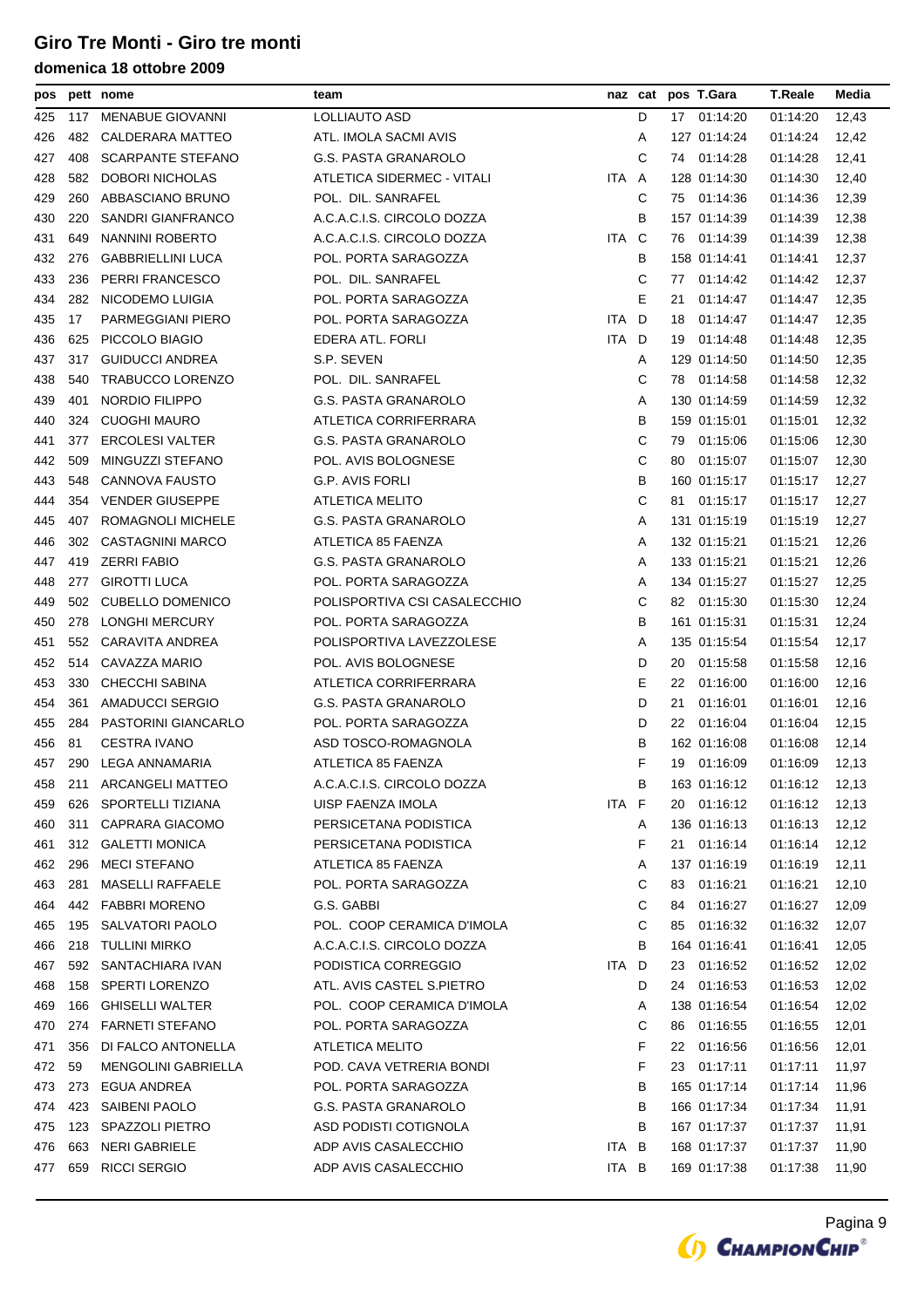| pos |     | pett nome                | team                                    |       |   |    | naz cat pos T.Gara | <b>T.Reale</b> | Media |
|-----|-----|--------------------------|-----------------------------------------|-------|---|----|--------------------|----------------|-------|
| 478 | 370 | <b>BORSARI CLARA</b>     | G.S. PASTA GRANAROLO                    |       | F |    | 24 01:17:45        | 01:17:45       | 11,88 |
| 479 | 440 | COLOMBO TIZIANA          | G.S. GABBI                              |       | F | 25 | 01:17:48           | 01:17:48       | 11,88 |
| 480 | 532 | <b>MANDNIDI SILVANO</b>  | PRO LOCO AVIS PIANORO                   |       | В |    | 170 01:17:58       | 01:17:58       | 11,85 |
| 481 | 678 | MAZZANTI MARCO           | G.S. PASTA GRANAROLO                    | ITA A |   |    | 139 01:17:58       | 01:17:58       | 11,85 |
| 482 | 464 | <b>SERNESI VALERIO</b>   | G.S. GABBI                              |       | В |    | 171 01:18:02       | 01:18:02       | 11,84 |
| 483 | 310 | PICCIONI FABIO           | PERSICETANA PODISTICA                   |       | Α |    | 140 01:18:09       | 01:18:09       | 11,82 |
| 484 | 54  | <b>CARPI SERENA</b>      | POD. CAVA VETRERIA BONDI                |       | Ε | 23 | 01:18:11           | 01:18:11       | 11,82 |
| 485 | 113 | <b>SALOMONI SILVIA</b>   | LOLLIAUTO ASD                           |       | E | 24 | 01:18:13           | 01:18:13       | 11,81 |
| 486 | 578 | AMBROGI RICCARDO         | A.S. 100 KM DEL PASSATORE               | ITA A |   |    | 141 01:18:23       | 01:18:23       | 11,79 |
| 487 | 344 | <b>BAZZOCCHI ROMEO</b>   | POLISPORTIVA OSSERVANZA 1980            |       | A |    | 142 01:18:24       | 01:18:24       | 11,79 |
| 488 | 271 | <b>CHELI CLAUDIO</b>     | POL. PORTA SARAGOZZA                    |       | Α |    | 143 01:18:25       | 01:18:25       | 11,78 |
| 489 | 112 | <b>BAGLIERI GIOVANNI</b> | LOLLIAUTO ASD                           |       | С | 87 | 01:18:27           | 01:18:27       | 11,78 |
| 490 | 147 | <b>MELONE ANTONIO</b>    | ATL. AVIS CASTEL S.PIETRO               |       | С | 88 | 01:18:28           | 01:18:28       | 11,77 |
| 491 | 602 | LUCCHI RAFFAELE          | UISP BOLOGNA                            | ITA B |   |    | 172 01:18:30       | 01:18:30       | 11,77 |
| 492 | 318 | <b>BRANDI MAURO</b>      | S.P. SEVEN                              |       | С | 89 | 01:18:32           | 01:18:32       | 11,77 |
| 493 | 111 | CHECCHI ALBERTO          | LOLLIAUTO ASD                           |       | В |    | 173 01:18:35       | 01:18:35       | 11,76 |
| 494 | 37  | <b>AMATI FABIO</b>       | GRUPPO PODISTICO INVICTA COPPARO        |       | В |    | 174 01:18:36       | 01:18:36       | 11,76 |
| 495 | 379 | <b>FINESSI NAGLER</b>    | G.S. PASTA GRANAROLO                    |       | C | 90 | 01:18:36           | 01:18:36       | 11,76 |
| 496 | 630 | <b>BENINI MAURO</b>      | G.P.A. LUGHESINA                        | ITA B |   |    | 175 01:18:39       | 01:18:39       | 11,75 |
| 497 | 665 | STROLLO KATIA            | ASD PODISTICA ALFONSINESE               | ITA E |   | 25 | 01:18:39           | 01:18:39       | 11,75 |
| 498 | 479 | <b>BENZI FRANCESCA</b>   | ATL. IMOLA SACMI AVIS                   |       | Е | 26 | 01:18:41           | 01:18:41       | 11,74 |
| 499 | 499 | CICOGNANI FEDERICA       | ATL. LUGO                               |       | Е | 27 | 01:18:46           | 01:18:46       | 11,73 |
| 500 | 447 | <b>IACOPINI SILVIA</b>   | G.S. GABBI                              |       | E | 28 | 01:18:47           | 01:18:47       | 11,73 |
| 501 | 38  | SIMIOLI SUSY             | <b>GRUPPO PODISTICO INVICTA COPPARO</b> |       | Е | 29 | 01:18:49           | 01:18:49       | 11,72 |
| 502 | 673 | PIERDICHI CRISTINA       | A.S.D. POD. PONTELUNGO BOLOGNA          | ITA F |   | 26 | 01:18:52           | 01:18:52       | 11,72 |
| 503 | 431 | <b>BARLETTA ANGELO</b>   | G.S. GABBI                              |       | В |    | 176 01:18:56       | 01:18:56       | 11,71 |
| 504 | 173 | <b>COSTA MARCO</b>       | TRIAL ROMAGNA                           |       | Α |    | 144 01:19:02       | 01:19:02       | 11,69 |
| 505 | 272 | DEL VECCHIO AURELIO      | POL. PORTA SARAGOZZA                    |       | С | 91 | 01:19:10           | 01:19:10       | 11,67 |
| 506 | 251 | SABATTINI GAETANO        | POL. DIL. SANRAFEL                      |       | С | 92 | 01:19:16           | 01:19:16       | 11,66 |
| 507 | 571 | PRINI STEFANO            | ATLETICA CORRIFERRARA                   | ITA B |   |    | 177 01:19:19       | 01:19:19       | 11,65 |
| 508 | 151 | <b>NEGRONI RITA</b>      | ATL. AVIS CASTEL S.PIETRO               |       | F |    | 27 01:19:23        | 01:19:23       | 11,64 |
| 509 | 326 | <b>FORMIGNANI CESARE</b> | individuale                             |       | В |    | 178 01:19:30       | 01:19:30       | 11,62 |
| 510 |     | 416 PANCALDI RENZO       | <b>G.S. PASTA GRANAROLO</b>             |       | D |    | 25 01:19:35        | 01:19:35       | 11,61 |
| 511 | 390 | <b>GRIMAUDO GIUSEPPE</b> | G.S. PASTA GRANAROLO                    |       | В |    | 179 01:19:39       | 01:19:39       | 11,60 |
| 512 |     | 415 VETTORELLO CLAUDIO   | G.S. PASTA GRANAROLO                    |       | Α |    | 145 01:19:41       | 01:19:41       | 11,60 |
| 513 | 510 | <b>ZACCARIA ANTONIO</b>  | POL. AVIS BOLOGNESE                     |       | A |    | 146 01:19:46       | 01:19:46       | 11,58 |
| 514 | 631 | <b>SPINELLI PAOLO</b>    | G.S. PASTA GRANAROLO                    | ITA C |   | 93 | 01:19:54           | 01:19:54       | 11,56 |
| 515 | 126 | <b>VERRI WILLIAM</b>     | PODISTICA CORREGGIO                     |       | С | 94 | 01:20:02           | 01:20:02       | 11,55 |
| 516 | 584 | <b>GOBERTI GIUSEPPE</b>  | ORAS COPPARO                            | ITA C |   | 95 | 01:20:06           | 01:20:06       | 11,54 |
| 517 | 587 | PEDRIALI ROBERTO         | ORAS COPPARO                            | ITA C |   | 96 | 01:20:06           | 01:20:06       | 11,54 |
| 518 | 586 | <b>TOSI FRANCO</b>       | <b>GP BOMPANI GROUP ASD</b>             | ITA A |   |    | 147 01:20:06       | 01:20:06       | 11,53 |
| 519 | 583 | <b>VACCARI SERGIO</b>    | ORAS COPPARO                            | ITA C |   | 97 | 01:20:06           | 01:20:06       | 11,53 |
| 520 | 363 | ARGIOLAS ANDREA          | G.S. PASTA GRANAROLO                    |       | Α |    | 148 01:20:18       | 01:20:18       | 11,51 |
| 521 | 43  | <b>RENNI QUINTINO</b>    | ASD SPORT RUNNING PORTOSELVAGGIO        |       | A |    | 149 01:20:25       | 01:20:25       | 11,49 |
| 522 | 97  | <b>MALINI STEFANO</b>    | LOLLIAUTO ASD                           |       | В |    | 180 01:20:35       | 01:20:35       | 11,47 |
| 523 | 646 | <b>FIORE LUCIANO</b>     | ROAD RUNNERS CLUB MILANO                | ITA D |   | 26 | 01:20:37           | 01:20:37       | 11,46 |
| 524 | 295 | VERZELLESI MARIA PIA     | ATLETICA 85 FAENZA                      |       | F | 28 | 01:20:43           | 01:20:43       | 11,45 |
| 525 | 382 | FORNASARI STEFANO        | G.S. PASTA GRANAROLO                    |       | A |    | 150 01:20:47       | 01:20:47       | 11,44 |
| 526 | 122 | <b>GALEOTTI MICHELA</b>  | ASD TOSCO-ROMAGNOLA                     |       | F | 29 | 01:20:49           | 01:20:49       | 11,43 |
| 527 | 658 | LUCENTINI ALESSANDRO     | ASD PODISTI COTIGNOLA                   | ITA   | B |    | 181 01:20:51       | 01:20:51       | 11,43 |
| 528 | 404 | PANCALDI SANDRA          | G.S. PASTA GRANAROLO                    |       | F | 30 | 01:20:53           | 01:20:53       | 11,42 |
| 529 | 124 | ALIBARDI RADAMES         | ASD PODISTI COTIGNOLA                   |       | В |    | 182 01:21:00       | 01:21:00       | 11,41 |
| 530 |     | 202 FERRONI MARIA LUISA  | POL. COOP CERAMICA D'IMOLA              |       | F | 31 | 01:21:04           | 01:21:04       | 11,40 |

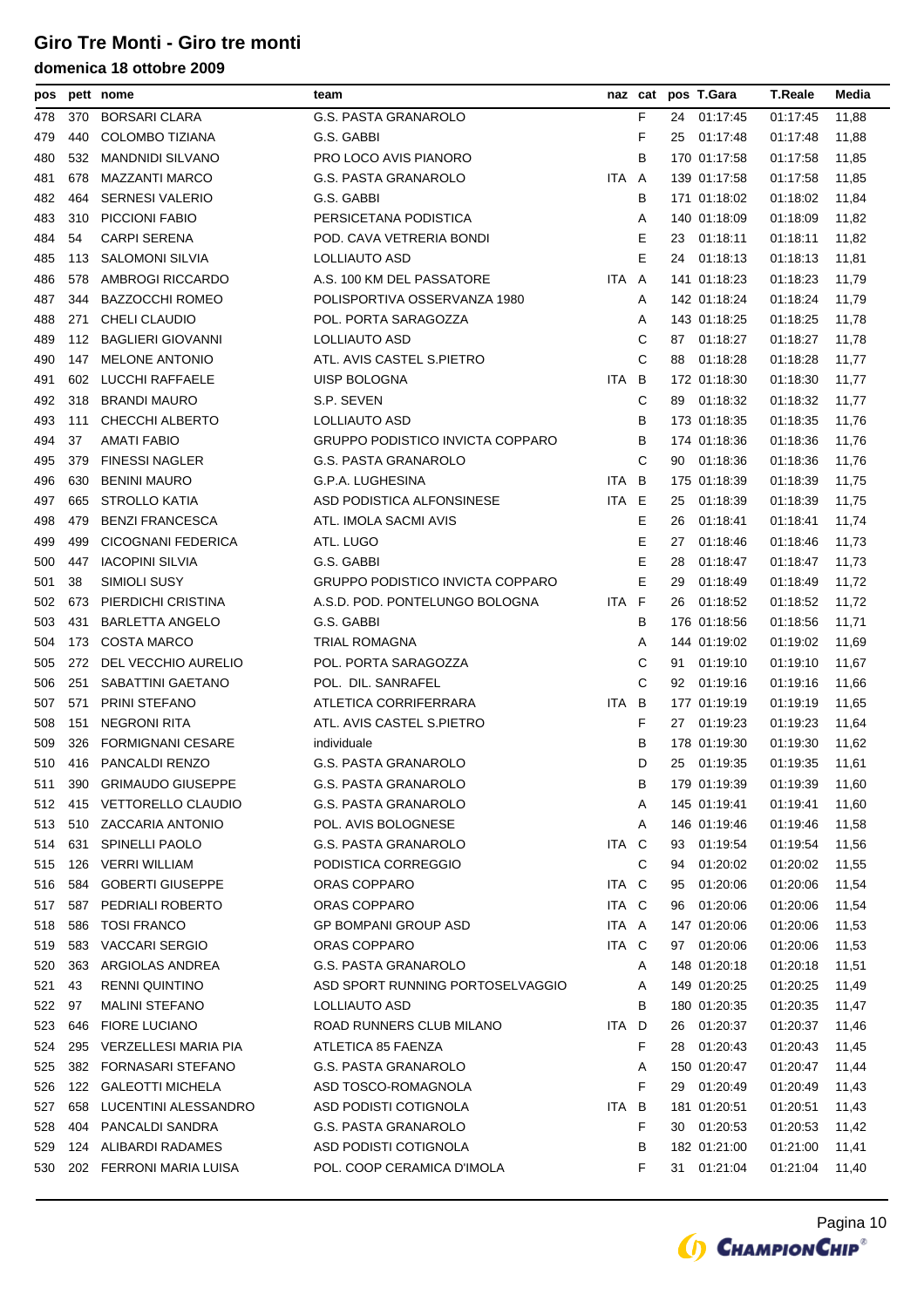| pos |     | pett nome                   | team                                    |       | naz cat | pos T.Gara      | T.Reale  | Media |
|-----|-----|-----------------------------|-----------------------------------------|-------|---------|-----------------|----------|-------|
| 531 | 139 | <b>FARNE' STEFANO</b>       | ATL. AVIS CASTEL S.PIETRO               |       | В       | 183 01:21:08    | 01:21:08 | 11,39 |
| 532 | 18  | <b>FRANCHINI FEDERICO</b>   | POL. PORTA SARAGOZZA                    |       | B       | 184 01:21:10    | 01:21:10 | 11,38 |
| 533 | 362 | ANCARANI NICOLA             | G.S. PASTA GRANAROLO                    |       | Α       | 151 01:21:17    | 01:21:17 | 11,37 |
| 534 | 345 | PACINI VERONOCA             | POLISPORTIVA OSSERVANZA 1980            |       | Е       | 01:21:21<br>30  | 01:21:21 | 11,36 |
| 535 | 351 | <b>BONOMO RAFFAELE</b>      | POLISPORTIVA OSSERVANZA 1980            |       | В       | 185 01:21:21    | 01:21:21 | 11,36 |
| 536 | 656 | STAWICKA BEATA              | A.S. DELEZ TEAM                         | ITA E |         | 01:21:26<br>31. | 01:21:26 | 11,35 |
| 537 | 373 | <b>CECCONI DARIO</b>        | <b>G.S. PASTA GRANAROLO</b>             |       | В       | 186 01:21:27    | 01:21:27 | 11,34 |
| 538 | 6   | <b>GAVELLI IVAN</b>         | G.P. ENDAS CESENA                       | ITA B |         | 187 01:21:42    | 01:21:42 | 11,31 |
| 539 | 327 | MINOTTI MASSIMO             | ATLETICA CORRIFERRARA                   |       | В       | 188 01:21:42    | 01:21:42 | 11,31 |
| 540 | 494 | <b>GRAMANTIERI FABRIZIO</b> | ATL. IMOLA SACMI AVIS                   |       | В       | 189 01:21:45    | 01:21:45 | 11,30 |
| 541 | 35  | PICKOVA' DANA               | <b>GRUPPO PODISTICO INVICTA COPPARO</b> |       | F       | 32 01:21:56     | 01:21:56 | 11,28 |
| 542 | 76  | STANZANI GIANNI             | POLISPORTIVA ANZOLESE                   |       | в       | 190 01:21:57    | 01:21:57 | 11,27 |
| 543 | 75  | RAMPONI NEVA                | POLISPORTIVA ANZOLESE                   |       | F       | 01:21:58<br>33  | 01:21:58 | 11,27 |
| 544 | 615 | ZAGANELLI MASSIMO           | A.C.A.C.I.S. CIRCOLO DOZZA              | ITA A |         | 152 01:22:05    | 01:22:05 | 11,26 |
| 545 | 269 | <b>BONETTI MOIRA</b>        | POL. PORTA SARAGOZZA                    |       | Ε       | 01:22:05<br>32  | 01:22:05 | 11,26 |
| 546 | 238 | <b>IURCEV TIZIANA</b>       | POL. DIL. SANRAFEL                      |       | F       | 34<br>01:22:30  | 01:22:30 | 11,20 |
| 547 | 358 | <b>ZOCCA MORENO</b>         | <b>ATLETICA MELITO</b>                  |       | С       | 98<br>01:22:40  | 01:22:40 | 11,18 |
| 548 | 319 | <b>BARTOLINI VALTER</b>     | S.P. SEVEN                              |       | С       | 01:22:41<br>99  | 01:22:41 | 11,18 |
| 549 | 179 | <b>MASI FRANCESCA</b>       | PODISTICA PONTE NUOVO                   |       | F       | 35<br>01:22:48  | 01:22:48 | 11,16 |
| 550 | 357 | EVANGELISTI LUISA           | ATLETICA MELITO                         |       | F       | 36<br>01:22:51  | 01:22:51 | 11,15 |
| 551 | 216 | <b>MONTANARI OLIVIERO</b>   | A.C.A.C.I.S. CIRCOLO DOZZA              |       | D       | 27<br>01:22:53  | 01:22:53 | 11,15 |
| 552 | 245 | <b>COCCHI MORENA</b>        | POL. DIL. SANRAFEL                      |       | F       | 37<br>01:22:56  | 01:22:56 | 11,14 |
| 553 | 413 | VECCHI CLAUDIA              | G.S. PASTA GRANAROLO                    |       | F       | 38<br>01:23:04  | 01:23:04 | 11,12 |
| 554 | 66  | PERINI GABRIELE             | POL. ZOLA SEZ. ATLETICA                 |       | С       | 100 01:23:13    | 01:23:13 | 11,10 |
| 555 | 661 | MAGAGNOLI DAVIDE            | ADP AVIS CASALECCHIO                    | ITA   | B       | 191 01:23:36    | 01:23:36 | 11,05 |
| 556 | 642 | <b>BULDRINI GIOVANNI</b>    | A.S. 100 KM DEL PASSATORE               | ITA A |         | 153 01:23:48    | 01:23:48 | 11,03 |
| 557 | 657 | <b>CARIANI MARCO</b>        | A.S. DELEZ TEAM                         | ITA B |         | 192 01:23:51    | 01:23:51 | 11,02 |
| 558 | 515 | STECCANELLA GIORGIO         | POL. AVIS BOLOGNESE                     |       | D       | 28<br>01:24:00  | 01:24:00 | 11,00 |
| 559 | 398 | <b>MONDELLI GIUSI</b>       | <b>G.S. PASTA GRANAROLO</b>             |       | Е       | 01:24:00<br>33  | 01:24:00 | 11,00 |
| 560 | 383 | <b>FORNI TIZIANA</b>        | <b>G.S. PASTA GRANAROLO</b>             |       | F       | 01:24:02<br>39  | 01:24:02 | 11,00 |
| 561 | 148 | MINGOTTI BARBARA            | ATL. AVIS CASTEL S.PIETRO               |       | Е       | 01:24:04<br>34  | 01:24:04 | 10,99 |
| 562 | 136 | <b>CAVINA EMANUELE</b>      | ATL. AVIS CASTEL S.PIETRO               |       | Α       | 154 01:24:04    | 01:24:04 | 10,99 |
| 563 |     | 417 ZAMBONELLI ALESSANDRA   | <b>G.S. PASTA GRANAROLO</b>             |       | F       | 40 01:24:17     | 01:24:17 | 10,96 |
| 564 | 45  | BACCASSINO MASSIMO          | ASD SPORT RUNNING PORTOSELVAGGIO        |       | В       | 193 01:24:22    | 01:24:22 | 10,95 |
| 565 | 41  | <b>GATTO AGOSTINO</b>       | ASD SPORT RUNNING PORTOSELVAGGIO        |       | D       | 01:24:23<br>29  | 01:24:23 | 10,95 |
| 566 | 664 | VISCOGNI MASSIMO            | ADP AVIS CASALECCHIO                    | ITA B |         | 194 01:24:26    | 01:24:26 | 10,94 |
| 567 | 422 | <b>BONGIOVANNI MARINO</b>   | G.S. PASTA GRANAROLO                    |       | С       | 101 01:24:30    | 01:24:30 | 10,94 |
| 568 | 279 | LONGO MICHELE               | POL. PORTA SARAGOZZA                    |       | D       | 01:24:31<br>30  | 01:24:31 | 10,93 |
| 569 | 529 | <b>BIANCONI SIMONA</b>      | ATLETICA BLIZZARD                       |       | Ε       | 01:24:43<br>35  | 01:24:43 | 10,91 |
| 570 | 432 | <b>BARTOLINI GIANLUIGI</b>  | G.S. GABBI                              |       | в       | 195 01:24:44    | 01:24:44 | 10,91 |
| 571 | 225 | ADRIANO COSIMO              | A.C.A.C.I.S. CIRCOLO DOZZA              |       | в       | 196 01:24:51    | 01:24:51 | 10,89 |
| 572 | 505 | PAGLIUCA DONATA             | POLISPORTIVA CSI CASALECCHIO            |       | F       | 01:24:56<br>41  | 01:24:56 | 10,88 |
| 573 | 360 | AMADEO VINCENZO             | <b>G.S. PASTA GRANAROLO</b>             |       | D       | 01:25:12<br>31  | 01:25:12 | 10,84 |
| 574 | 125 | SIGNORELLI SILVIA           | ASD TOSCO-ROMAGNOLA                     |       | F       | 42<br>01:25:16  | 01:25:16 | 10,84 |
| 575 | 371 | BOSCOLO CARLO               | G.S. PASTA GRANAROLO                    |       | D       | 01:25:21<br>32  | 01:25:21 | 10,83 |
| 576 | 667 | ANDREOLI PIER TULIO         | A.C.A.C.I.S. CIRCOLO DOZZA              | ITA.  | C       | 102 01:25:51    | 01:25:51 | 10,76 |
| 577 | 495 | SENESE DANIELA              | ATL. IMOLA SACMI AVIS                   |       | Е       | 01:25:59<br>36  | 01:25:59 | 10,75 |
| 578 | 100 | MARZOCCHI MORENO            | LOLLIAUTO ASD                           |       | С       | 103 01:26:05    | 01:26:05 | 10,73 |
| 579 | 72  | <b>DONDI DANIELE</b>        | individuale                             |       | в       | 197 01:26:09    | 01:26:09 | 10,73 |
| 580 | 355 | LORENZONI IVAN              | ATLETICA MELITO                         |       | С       | 104 01:26:10    | 01:26:10 | 10,72 |
| 581 | 410 | <b>TRAMONTANO FRANCESCO</b> | G.S. PASTA GRANAROLO                    |       | D       | 33 01:26:17     | 01:26:17 | 10,71 |
| 582 | 366 | <b>BANDINI STEFANO</b>      | G.S. PASTA GRANAROLO                    |       | С       | 105 01:26:31    | 01:26:31 | 10,68 |
| 583 |     | 414 VECCHI CLAUDIO          | G.S. PASTA GRANAROLO                    |       | С       | 106 01:26:50    | 01:26:50 | 10,64 |
|     |     |                             |                                         |       |         |                 |          |       |